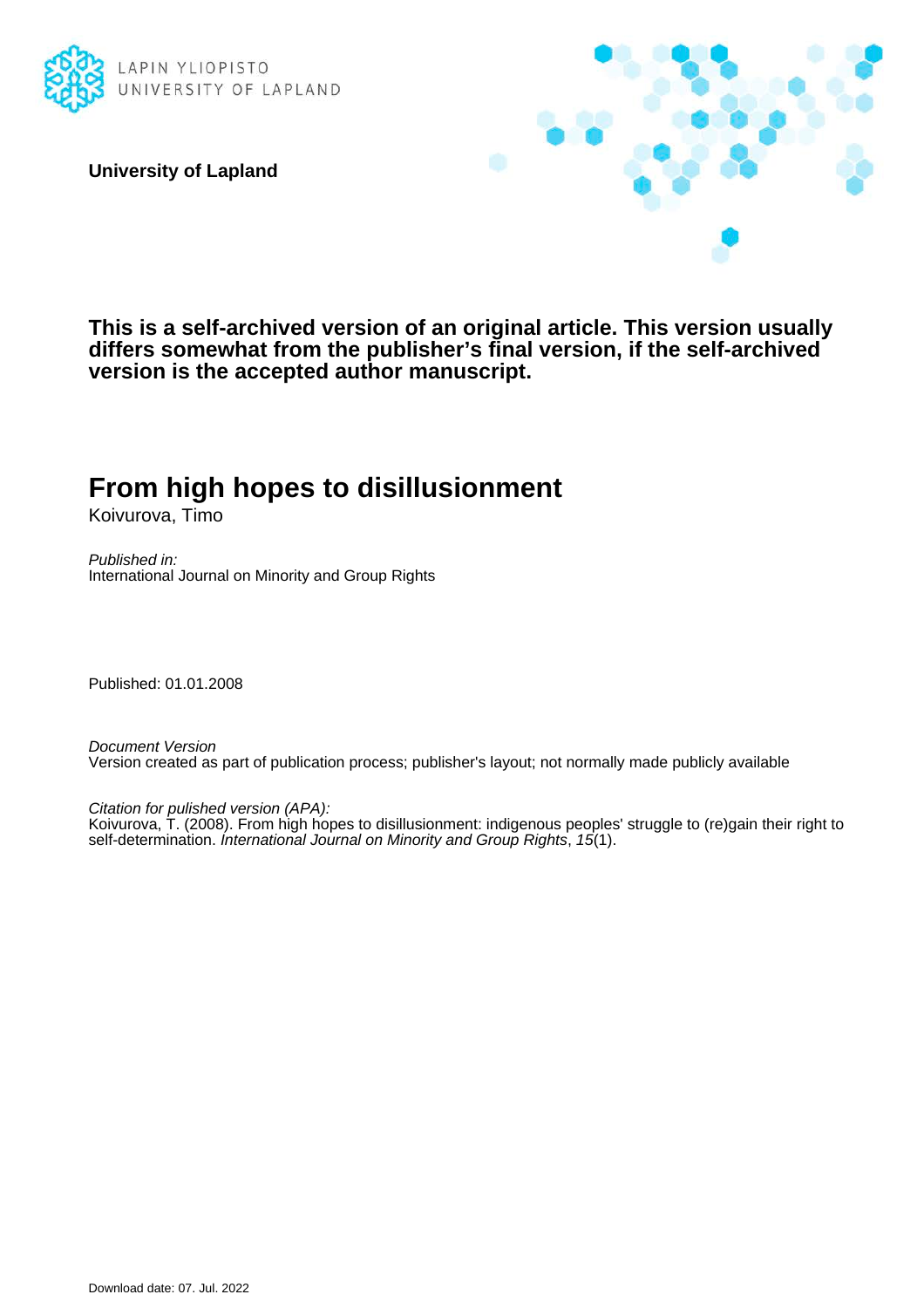From High Hopes to Disillusionment: Indigenous Peoples' Struggle to (Re)gain Their Right to Self-Determination

It seems fair to say that, given the generally sluggish pace at which international law evolves, indigenous peoples have achieved a great deal in a relatively short period of time. The modern international indigenous peoples' movement did not begun until the end of the 1970s, and in 1994 a UN body had adopted the Draft United Nations Declaration on the Rights of Indigenous Peoples, which accorded, in provisional terms, indigenous peoples a right to self-determination. Meanwhile, in 1989, the International Labour Organization (ILO) replaced its largely assimilationist 1957 convention with the Convention on Indigenous and Tribal Peoples in Independent Countries (ILO Convention), <sup>[1](#page-1-0)</sup> which fleshed out a wide variety of legal rights for indigenous peoples whose home states ratified the Convention. As the UN worked on adopting the Declaration on the Rights of Indigenous Peoples, the Organization of American States (OAS) began drawing up a similar declaration for American indigenous peoples,<sup>[2](#page-1-1)</sup> and the Nordic states started to work on a Nordic Saami Convention. This normative activity manifested itself in the work of some UN human rights treaty monitoring bodies, in particular the Human Rights Committee.

Yet, despite the early success, many of these processes are still pending, and some processes have faced severe difficulties in finishing their task of producing a normative instrument. With the exception of the ILO Convention, which is in force but has only 18 ratifications, most other normative processes are pending.<sup>[3](#page-1-2)</sup> The treaty monitoring bodies have done an important job, but the legal influence of their pronouncements remains uncertain.

The argument in this article is that, more often than not, the wonderfully crafted treaty drafts – the work of experts in international human rights law – have raised excessive expectations among the indigenous peoples; after all, the drafts must be accepted by the representatives of states. The same

<span id="page-1-0"></span><sup>&</sup>lt;sup>1</sup> ILO Convention No. 169 concerning Indigenous and Tribal Peoples in Independent Countries, 28 ILM (1989), p. 1382.

<span id="page-1-1"></span><sup>&</sup>lt;sup>2</sup> According to a recent press release (dated 27 January 2007), the Declaration is now making progress,

<sup>&</sup>lt;www.oas.org/OASpage/press\_releases/press\_release.asp?sCodigo=E-112/07>, visited on 25 June 2007. See also the homepage of the Committee on Juridical and Political Affairs, <www.oas.org/consejo/CAJP/Indigenous.asp>, visited on 25 June 2007.

<span id="page-1-2"></span><sup>&</sup>lt;sup>3</sup> The most recent country to ratify was Spain, on 15 February 2007. See the current status of the ILO 169 Convention, <http://www.ilo.org/ilolex/cgi-lex/ratifce.pl?C169>, visited on 25 June 2007.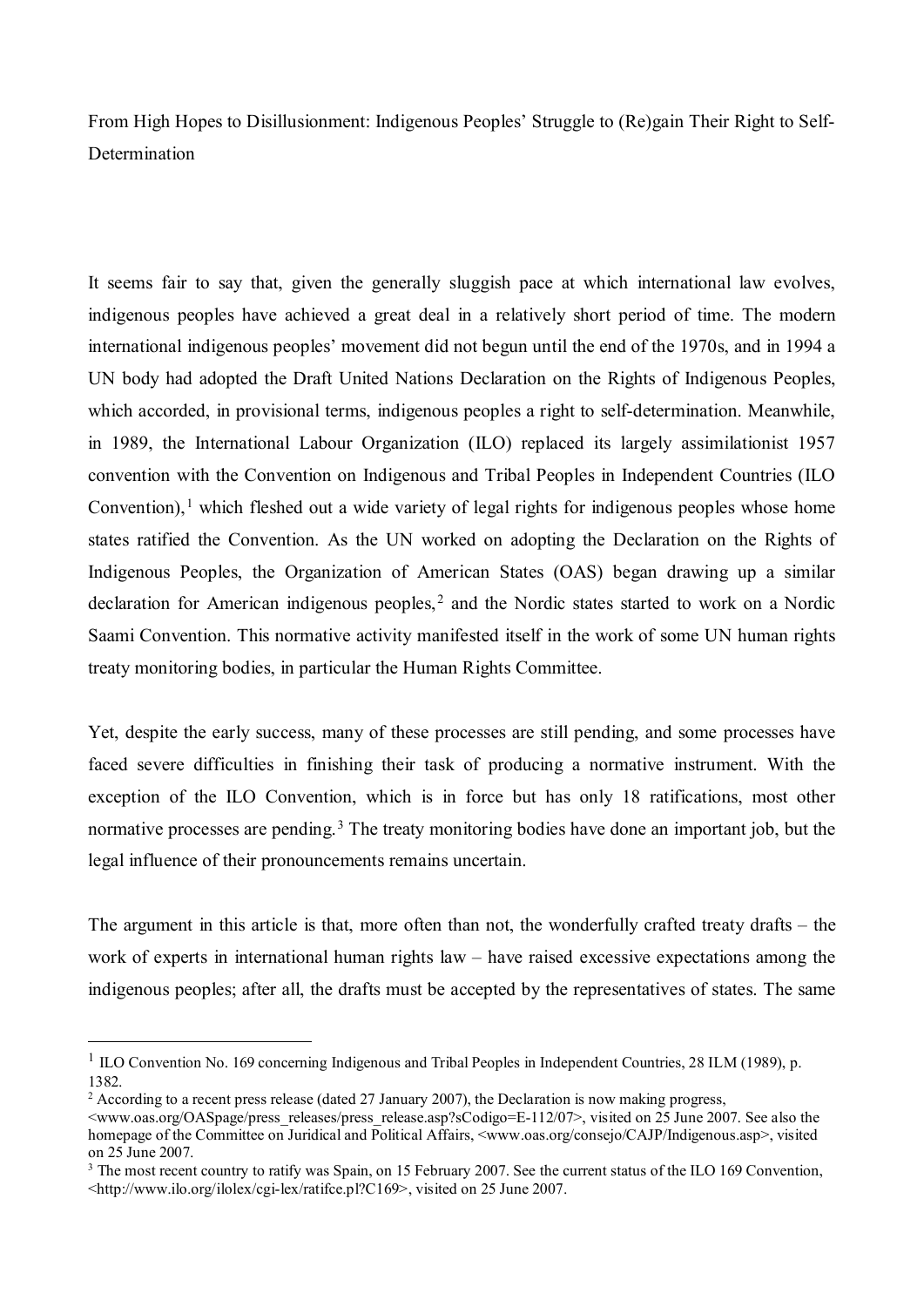applies to the normative activities of the UN treaty monitoring bodies (treaty bodies), whose mandate is to interpret their respective treaties and whose interpretations become authoritative only if states do not oppose them.<sup>[4](#page-2-0)</sup> If anywhere, unrealistic expectations are most apparent in the case of indigenous peoples' struggle for the right to self-determination and accordingly this will be the focus of the article. It seems fair to say that the greatest ambition of the international indigenous peoples' movement has been to have the UN bodies and international law in general acknowledge their right to self-determination; all other rules and principles flow from this fundamental right.

The article will first take up three examples of international processes advancing the right to selfdetermination of indigenous peoples: the process whereby the UN General Assembly adopted the UN Declaration on the Rights of Indigenous Peoples (the UN Declaration), the attempt to negotiate a Nordic Saami Convention (Draft Convention) and the practice of the Human Rights Committee (HRC) in monitoring the observance of the International Covenant on Civil and Political Rights (Covenant). These illustrate well the different contexts in which the right to self-determination of indigenous peoples has been shaped thus far.

All of these processes have enunciated indigenous peoples' right to self-determination, but any claim to such a right has met with resistance from the states of the international community. Section two examines the reasons for such backlashes. The intention is to show how difficult it is to insert indigenous peoples into international law as category and, in particular, to have states accept the peoples' right to self-determination. Section three puts forward conclusions as to whether the problems experienced in promoting the right to self-determination of indigenous peoples are mere setbacks or whether they contain elements that might inform the international movement of indigenous peoples.

## 1. Three International Processes

 $\overline{a}$ 

The three international processes studied in this section differ from each other in significant ways. The work to produce the UN Declaration and the practice within the HRC reflect processes where the right to self-determination of indigenous peoples was enunciated as a universal right for all indigenous peoples. In contrast, the Draft Convention set out to articulate the right to self-

<span id="page-2-0"></span> $<sup>4</sup>$  For a detailed analysis of this issue, the International Human Rights Law and Practice – Committee of International</sup> Law Association (ILA), and their study 'Final Report on the Impact of Findings of the United Nations Human Rights Treaty Bodies', at <http://www.ila-hq.org/html/layout\_committee.htm>, visited on 25 June 2007.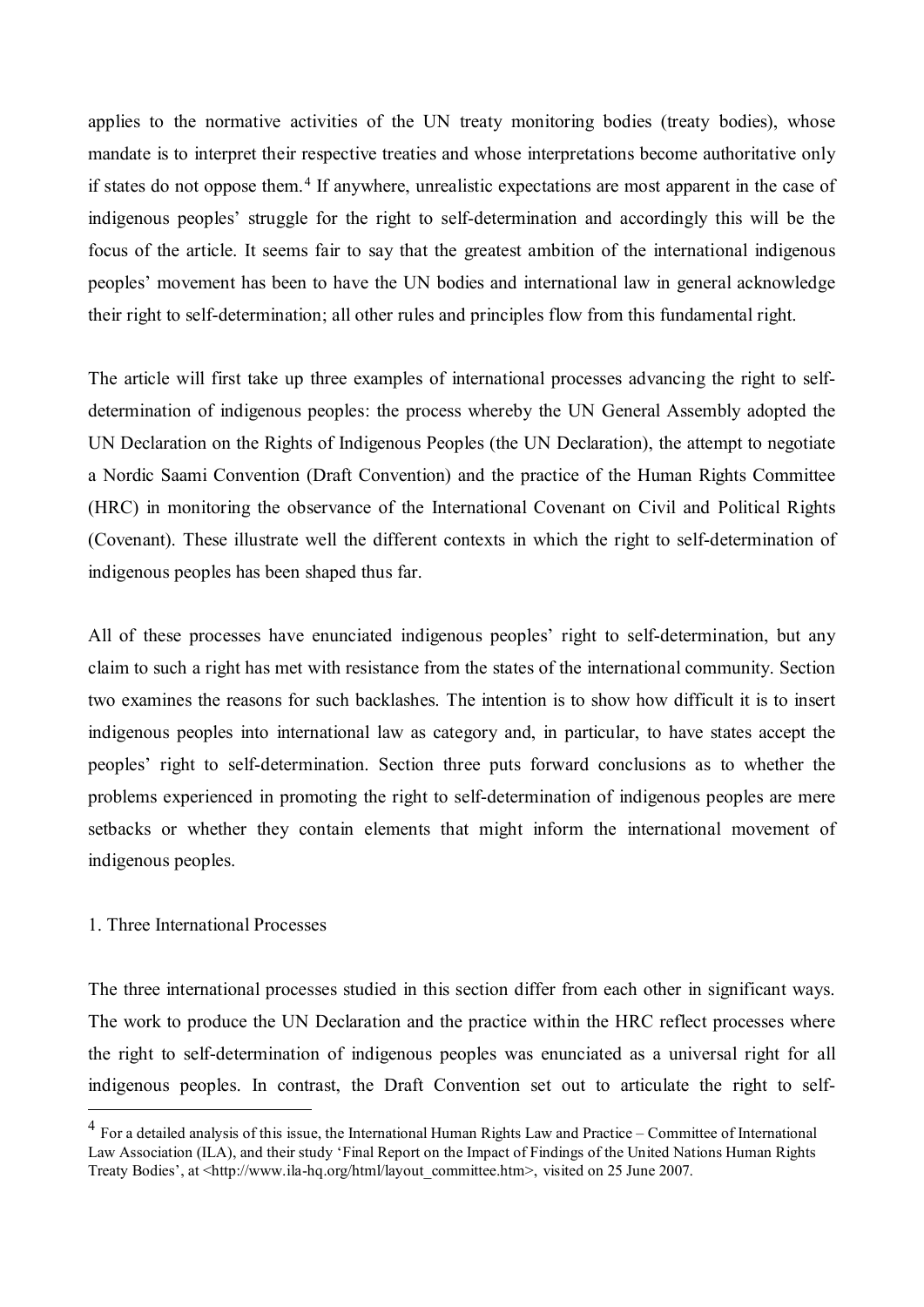determination for a single indigenous people, the Saami. Adopting the UN Declaration and concluding the Draft Convention differ from the actions of the HRC in that the first two were geared to a final outcome, achieved in the case of the UN Declaration, whereas the Committee's work is ongoing. The UN Declaration is meant to be a non-legally binding declaration, even though it carries legal significance for the development of customary international law, whereas the Draft Convention is intended to be a legally binding treaty. The Concluding Observations by the HRC on the periodic state reports, its General Comments as to how a particular Covenant provision should be interpreted and the views it provides on individual communications all contribute to how the Covenant should be interpreted by the states parties.<sup>[5](#page-3-0)</sup>

Even with these differences, these processes have much in common in that the main legal source they rely on is Article 1 common to the Covenant on Civil and Political Rights and the Covenant on Social, Economic and Cultural Rights. [6](#page-3-1) The Draft Nordic Saami Convention is important, because with the adoption of the draft a commentary was submitted to the Nordic governments and Saami parliaments as to how its provisions should be interpreted. Since the drafting of the UN Declaration did not flesh out the details of what self-determination of indigenous peoples would mean, and HRC practice has not specified this either, the Draft Nordic Saami Convention and the accompanying commentary are crucial in trying to reveal the essence of what would otherwise be a mere pronouncement that indigenous peoples have a right to self-determination.

# 1.1. The Human Rights Committee

<span id="page-3-0"></span> $<sup>5</sup>$  It is good to bear in mind that even though the HRC has been the main treaty body endorsing the right to self-</sup> determination of indigenous peoples, it is not the only one. See, e.g., the Concluding Observations by the Committee on Economic, Social and Cultural Rights monitoring the observance of the Covenant on Economic Social and Cultural Rights to the Russian Federation: 'The Committee is concerned about the precarious situation of indigenous communities in the State party, affecting their right to self-determination under article 1 of the Covenant. The Committee notes that the Law of 2001 On Territories of Traditional Nature Use of Indigenous Numerically Small Peoples of the North, Siberia and the Far East of the Russian Federation, which provides for the demarcation of indigenous territories and protection of indigenous land rights, has still not been implemented'. Concluding observations of the Committee on Economic, Social and Cultural Rights, the Russian Federation, 28 November 2003, E/C.12/1/Add. 94., para. 11.

<span id="page-3-1"></span><sup>&</sup>lt;sup>6</sup> The International Covenant on Civil and Political Rights, adopted and opened for signature, ratification and accession by General Assembly resolution 2200A (XXI) of 16 December 1966, entered into force on 23 March 1976, 999 UNTS 171. International Covenant on Economic, Social and Cultural Rights, adopted and opened for signature, ratification and accession by General Assembly resolution 2200A (XXI) of 16 December 1966, entered into force on 3 January 1976, 993 UNTS 3.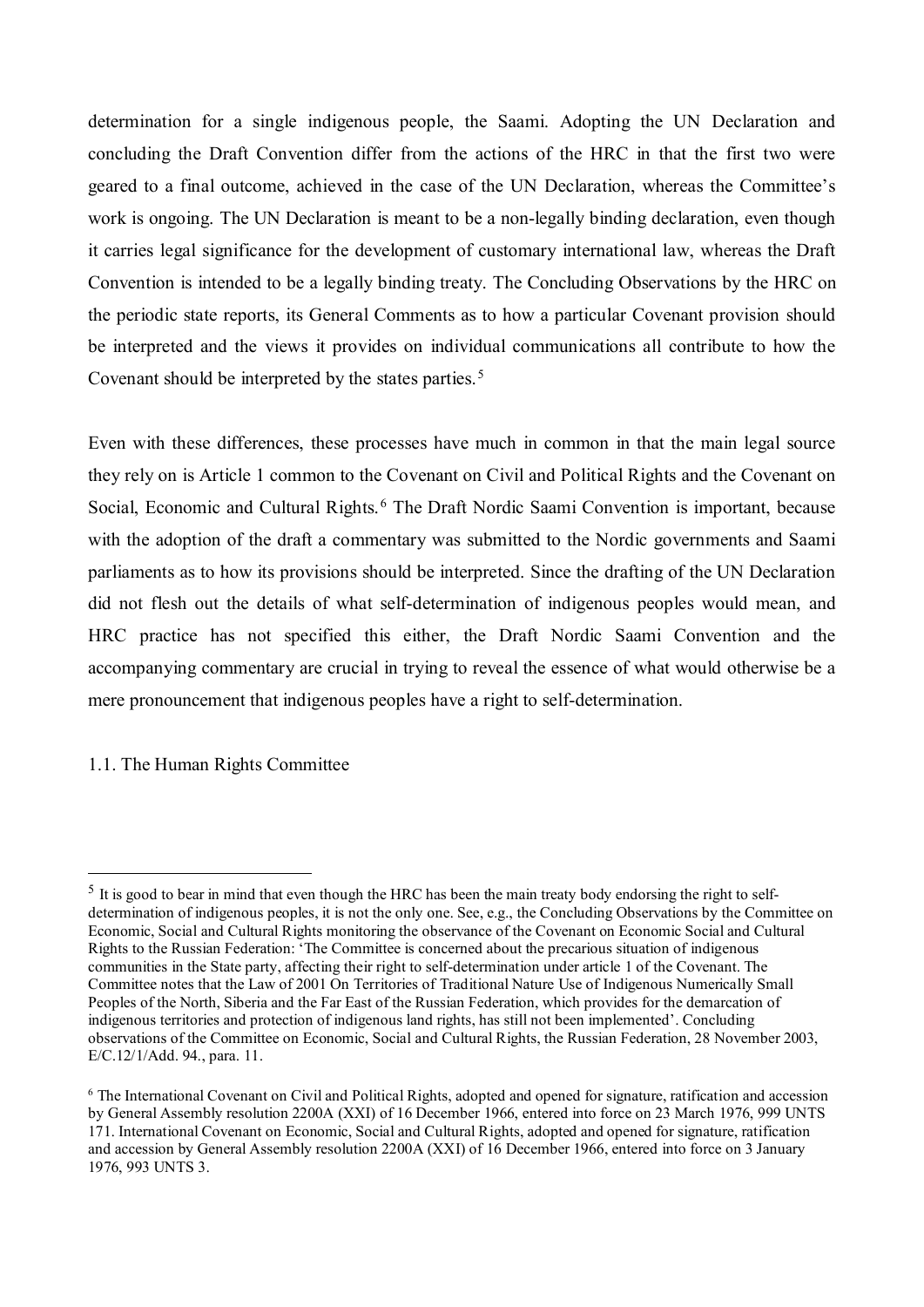When the Covenant was concluded in 1966, the international political movement to improve the standard of protection for the world's indigenous peoples had yet to emerge. Yet, the Covenant contained an article – Article 27 – which provided for the protection of minorities and applied to all minorities, including indigenous peoples:

In those States in which ethnic, religious or linguistic minorities exist, persons belonging to such minorities shall not be denied the right, in community with the other members of their group, to enjoy their own culture, to profess and practise their own religion, or to use their own language.

In the first stage of evolvement of indigenous peoples' rights under the Covenant, their rights were specified by the HRC as part of protecting a minority's culture, as shown in the cases which the Committee took up.[7](#page-4-0) A salient case in this regard was *Lubicon Lake Band*, in which an Indian group invoked its self-determination right under Article 1, claiming Canada had been infringing the right by permitting various economic activities to take place in the Band's traditional territory. The HRC stated that Article 1 did not allow it to examine communications from collectives claiming a breach of their right to self-determination, because it may only receive and consider communications from individuals.[8](#page-4-1) The Committee nevertheless agreed to entertain the communication of the Lubicon Band, recasting it as a submission of the chief of the Band on behalf of the collective and thus enabling it to examine whether Canada had violated by its actions the rights of the indigenous minority under Article 27.<sup>[9](#page-4-2)</sup> This approach would continue in the cases to follow and was described as follows in paragraph 7 of the General Comment on Article 27:

<span id="page-4-0"></span><sup>7</sup> The main cases are: *Lovelace* v*. Canada*, 30 July 1981, HRC, no. 24/1977, A/36/40 (1981) U.N. Doc. Supp. No. 40 (A/36/40) at 166 (1981)**,** *Kitok* v*. Sweden*, 27 July 1988, HRC, no. 197/1985, CCPR/C/33/D/197/1985, *Bernard Ominayak, Chief of the Lubicon Lake Band* v*. Canada*, 26 March 1990, HRC, no. 167/1984, CCPR/C/38/D/167/1984, *Ilmari Länsman et al.* v*. Finland*, 26 October 1994, HRC, no. 511/1992, CCPR/C/52/D/511/1992, *Jouni E. Länsman et al.* v. *Finland*, 22 November 1996, HRC, no. 671/1995, CCPR/C/58/D/617/1995, *Mahuika et al.* v*. New Zealand*, 27 October 2000, HRC, no. 547/1993, CCPR/C/70/D/547/1993, *Äärelä and Näkkäläjärvi* v*. Finland*, 24 October 2001, HRC, no. 779/1997, CCPR/C/73/D/779/1997.

<span id="page-4-1"></span><sup>8</sup> See *Lubicon Lake Band*, *supra* note 7, paras 13.3. and 13.4. The wording of Article 1 of the Optional Protocol makes it clear that it is only individuals who can resort to this procedure. Article 1 reads: 'A State Party to the Covenant that becomes a Party to the present Protocol recognizes the competence of the Committee to receive and consider communications from individuals subject to its jurisdiction who claim to be victims of a violation by that State Party of any of the rights set forth in the Covenant. No communication shall be received by the Committee if it concerns a State Party to the Covenant which is not a Party to the present Protocol'. Optional Protocol to the International Covenant on Civil and Political Rights, entry into force 23 March 1976. As of March 2007 , there were 104 parties to the Protocol. The Protocol is at [<http://www.unhchr.ch/html/menu3/b/a\\_opt.htm>](http://www.unhchr.ch/html/menu3/b/a_opt.htm), visited on 25 June 2007. See also *A.D. v. Canada*, 29 July 1984, HRC, no. 78/1980, A/39/49 (1984).

<span id="page-4-2"></span><sup>&</sup>lt;sup>9</sup> The Committee stated: 'With regard to the State party's contention that the author's communication pertaining to selfdetermination should be declared inadmissible because "the Committee's jurisdiction, as defined by the Optional Protocol, cannot be invoked by an individual when the alleged violation concerns a collective right" the Committee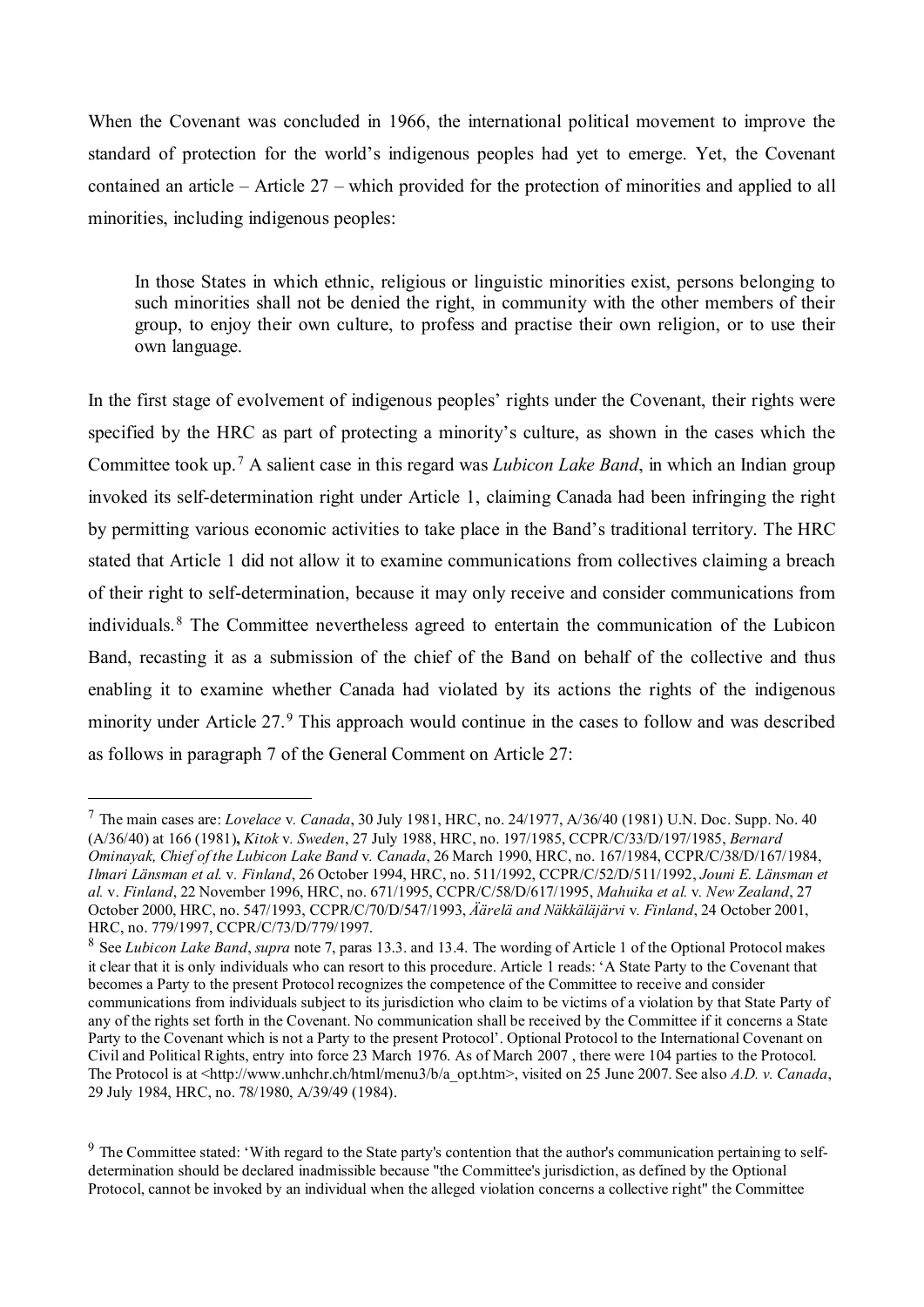With regard to the exercise of the cultural rights protected under article 27, the Committee observes that culture manifests itself in many forms, including a particular way of life associated with the use of land resources, especially in the case of indigenous peoples. That right may include such traditional activities as fishing or hunting and the right to live in reserves protected by law. The enjoyment of those rights may require positive legal measures of protection and measures to ensure the effective participation of members of minority communities in decisions which affect them.<sup>[10](#page-5-0)</sup>

Also of interest is paragraph 3.2, which states:

The enjoyment of the rights to which article 27 relates does not prejudice the sovereignty and territorial integrity of a State party. At the same time, one or other aspect of the rights of individuals protected under that article - for example, to enjoy a particular culture - may consist in a way of life which is closely associated with territory and use of its resources. This may particularly be true of members of indigenous communities constituting a minority. $11$ 

The HRC's practice with respect to indigenous peoples' rights under the Covenant entered a new era with the Committee's adoption of Concluding Observations on the periodic report of Canada in 1999. The Committee urged Canada to report on the situation of its Aboriginal peoples in its next periodic report under Article  $1<sup>12</sup>$  $1<sup>12</sup>$  $1<sup>12</sup>$  This was a significant departure from the earlier focus of the HRC: previously it had regarded indigenous peoples as covered by Article 27; now it also viewed them as peoples under the Covenant's Article 1. The two relevant paragraphs of Article 1 are as follows:

-

reaffirmed that the Covenant recognizes and protects in most resolute terms a people's right of self-determination and its right to dispose of its natural resources as an essential condition for the effective guarantee and observance of individual human rights and for the promotion and strengthening of those rights". However, the Committee observed that the author, as an individual, could not claim under the Optional Protocol to be a victim of a violation of the right of selfdetermination enshrined in Article 1 of the Covenant, which deals with rights conferred upon peoples, as such. The Committee noted, however, that the facts as submitted might raise issues under other articles of the Covenant, including Article 27. Thus, in so far as the author and other members of the Lubicon Lake Band were affected by the events which the author has described, these issues should be examined on the merits, in order to determine whether they reveal violations of Article 27 or other articles of the Covenant". See *Lubicon Lake Band*, *supra* note 7, paras 13.3. and 13.4.

<span id="page-5-0"></span><sup>&</sup>lt;sup>10</sup> General Comment No. 23 (50<sup>th</sup> Session, 1994) by the HRC, UN Doc. HRI/GEN/1/Rev.3, paragraph 7.<sup>11</sup> *Ibid.*, para. 3.2.

<span id="page-5-1"></span>

<span id="page-5-2"></span> $12$  The Committee stated: 'The Committee, while taking note of the concept of self-determination as applied by Canada to the aboriginal peoples, regrets that no explanation was given by the delegation concerning the elements that make up that concept, and urges the State party to report adequately on implementation of article 1 of the Covenant in its next periodic report'. Concluding observations by the Human Rights Committee on Canada, 7 April 1999, UN Doc. CCPR/C/79/Add.105, para. 7.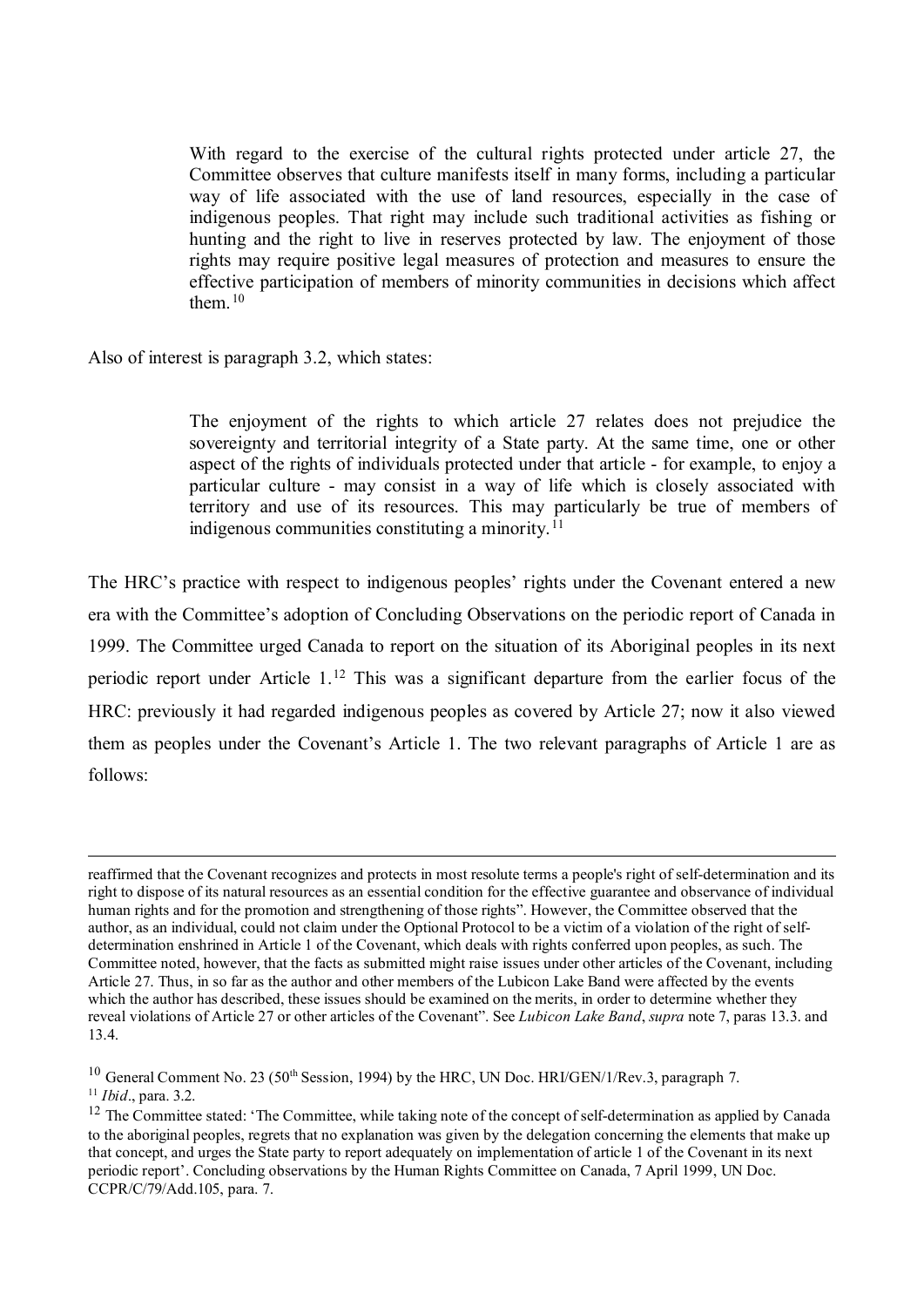1. All peoples have the right to self-determination. By virtue of that right they freely determine their political status and freely pursue their economic, social and cultural development.

2. All peoples may, for their own ends, freely dispose of their natural wealth and resources without prejudice to any obligations arising out of international economic co-operation, based upon the principle of mutual benefit, and international law. In no case may a people be deprived of its own means of subsistence.

This new trend was also manifest in 2000 in the HRC's views in *Apirana Mahuika*, the first case decided after its 1999 Concluding Observations on Canada. In that case, the Committee stated:

> The Committee observes that the Optional Protocol provides a procedure under which individuals can claim that their individual rights have been violated. These rights are set out in part III of the Covenant, articles 6 to 27, inclusive. As shown by the Committee's jurisprudence, there is no objection to a group of individuals, who claim to be commonly affected, to submit a communication about alleged breaches of these rights. Furthermore, **the provisions of article 1 may be relevant in the interpretation of other rights protected by the Covenant, in particular article 27**. [13](#page-6-0) (emphasis added)

At the beginning of this development, the Committee was overtly cautious to see to it that indigenous peoples were covered by Article 1: only if a state had itself addressed indigenous peoples as peoples or as having a right to self-determination, did the Committee urge the state to report on the situation of indigenous peoples under Article 1. A good example can be seen in the Concluding Observations to Norway in 1999:

> As the Government and Parliament of Norway have addressed the situation of the Sami in the framework of the right to self-determination, the Committee expects Norway to report on the Sami people's right to self-determination under article 1 of the Covenant, including paragraph 2 of that article.<sup>[14](#page-6-1)</sup>

As one former member of the Committee described this stage, it was like walking on thin ice, since the question whether indigenous peoples are peoples in the meaning of Article 1 was apparently a very sensitive one politically. [15](#page-6-2) 

<span id="page-6-0"></span><sup>13</sup> See *Apirana Mahuika*, paragraph 9.2., *supra* note 7.

<span id="page-6-1"></span><sup>&</sup>lt;sup>14</sup> Concluding observations by the Human Rights Committee on Norway, 1 November 1999, UN Doc. CCPR/C/79/Add.112, para. 17.

<span id="page-6-2"></span><sup>&</sup>lt;sup>15</sup> See M. Scheinin, 'The Right to Self-Determination under the Covenant on Civil and Political Rights', P. Aikio and M. Scheinin (eds.), *Operationalizing the Right of Indigenous Peoples to Self-Determination* (Institute for Human Rights, Turku, 2000), pp. 186-192.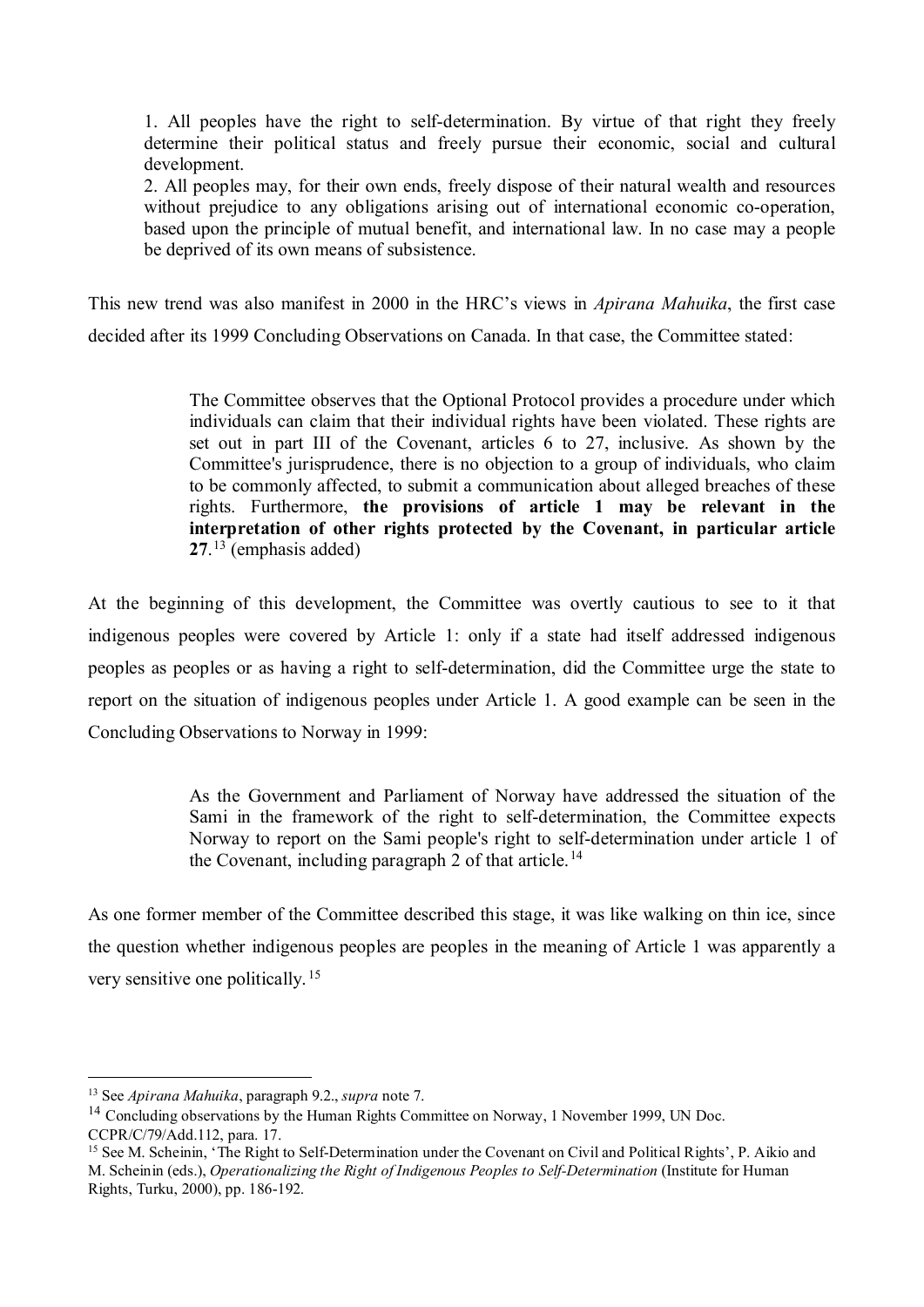However, after this initial 'experimental' period, the HRC seems to have taken a stronger stance on indigenous peoples' right to self-determination: its concluding observations no longer hinge on the state itself treating indigenous peoples as a self-determining entity; rather, the Committee has considered all well-established indigenous peoples as being covered by Article 1.[16](#page-7-0) A good example is the Committee's Concluding Observations to Finland: in its 2003 periodic report, Finland discussed the situation of its Saami indigenous people under Article  $27$ ,  $17$  to which the Committee responded that, to its regret, ''it ha[d] not received a clear answer concerning the rights of the Sami as an indigenous people (Constitution, sect. 17, subsect. 3), in the light of article 1 of the Covenant'[18](#page-7-2). Since 1999, the Committee has rather consistently regarded indigenous peoples as falling under Article 1, at least when it comes to groups that are widely recognised as such by the international community. Another noteworthy practice is that the Committee has not tried to confine Article 1 to guaranteeing only the resource self-determination of indigenous peoples (Article 1(2)), even though this has been its clearest emphasis.

In sum, over the course of some 20 years, the HRC has gradually developed the rights enjoyed by indigenous peoples. In the first phase, indigenous rights were protected pursuant to the protection of minorities set out in Article 27; from 1999 onwards the Committee has regarded indigenous peoples as covered by Article 1 as well. This clearly reflects the tension that existed even when the Covenant was being negotiated. Article 1 was perhaps the most controversial provision. Some perceived the article as limited to colonial situations, while the majority felt that it should apply to the people of any territory but should not accord minorities any right to secede. The solution adopted at the time was to grant minorities the right to enjoy their rights under Article 27 within the existing states.<sup>[19](#page-7-3)</sup>

1.2. The UN Declaration on the Rights of Indigenous Peoples

<span id="page-7-0"></span><sup>&</sup>lt;sup>16</sup> See the following concluding observations by the HRC where explicit references to either the concept of selfdetermination of peoples or Article 1 can be found: Canada (UN doc. CCPR/C/79/Add.105 (1999)); Mexico (UN Doc. CCPR/C/79/Add.109 (1999)); Norway (UN Doc. CCPR/c/79/Add.112 (1999)); Australia (UN Doc. CCPR/CO/69/AUS (2000)); Denmark (UN Doc. CCPR/CO/70/DNK (2000)); Sweden (UN Doc. CCPR/CO/74/SWE (2002)); Finland (UN Doc. CCPR/CO/82/FIN (2004)) USA (CCPR/C/USA/Q/3/CRP.4 (2006)).

<span id="page-7-1"></span> $17$  The Fifth Periodic Report of Finland to the Human Rights Committee CCPR/C/FIN/2003/5,

<sup>24</sup> July 2003, paras 86-93.

<span id="page-7-2"></span><sup>&</sup>lt;sup>18</sup> Concluding observations by the Human Rights Committee on Finland, 2 December 2004, UN Doc. CCPR/CO/82/FIN.

<span id="page-7-3"></span><sup>19</sup> D. McGoldrick, *The Human Rights Committee: Its Role in the Development of the International Covenant on Civil and Political Rights*, (Oxford, 1991), pp. 14-15.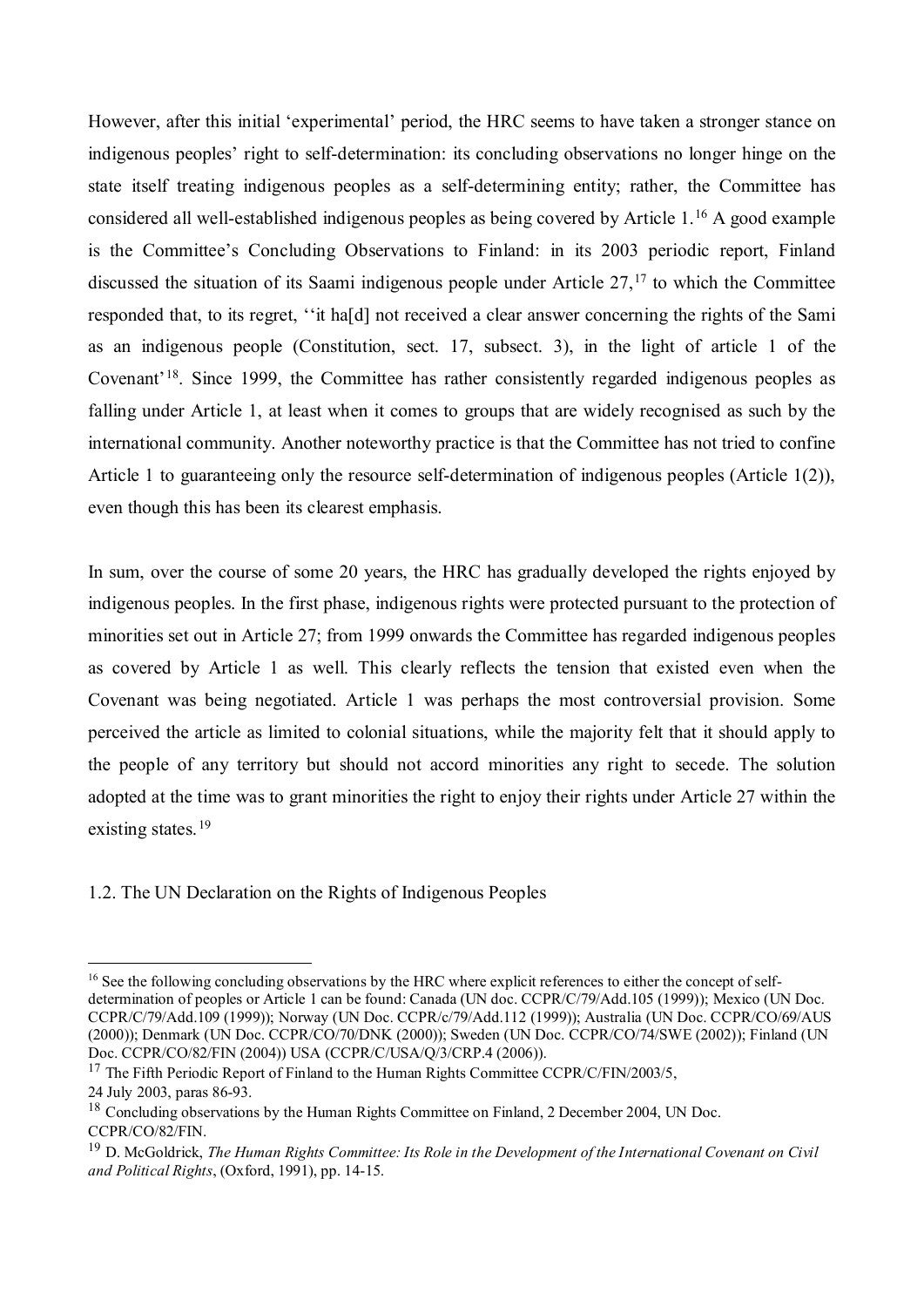The work on the UN Declaration began already in 1985 within the Working Group on Indigenous Populations (WGIP), which consisted of five expert members (and, which, from the beginning, allowed indigenous peoples broad access to the process, irrespective of whether they had gained indigenous status with ECOSOC).<sup>[20](#page-8-0)</sup> For almost a decade, the WGIP devoted a large part of its time to drafting the text of what was to become the UN Declaration in a process involving representatives of indigenous peoples, government delegations and experts on the subject. In 1994, the Sub-Commission on Prevention of Discrimination and Protection of Minorities (now the Sub-Commission on the Promotion and Protection of Human Rights) adopted the Draft Declaration prepared by the WGIP and sent it to its parent body, the Commission on Human Rights (now replaced by the Human Rights Council), for consideration.<sup>[21](#page-8-1)</sup> The article on self-determination drew heavily on Article 1(1) of the common Article to the Covenants in stating:

> Indigenous peoples have the right of self-determination. By virtue of that right they freely determine their political status and freely pursue their economic, social and cultural development.<sup>[22](#page-8-2)</sup>

Another important provision of the 1994 Draft for the future framing of the right to selfdetermination of indigenous peoples was Article 31, which set out a right to autonomy:

> Indigenous peoples, as a specific form of exercising their right to self-determination, have the right to autonomy or self-government in matters relating to their internal and local affairs, including culture, religion, education, information, media, health, housing, employment, social welfare, economic activities, land and resources management, environment and entry by non-members, as well as ways and means for financing these autonomous functions.  $23$

<span id="page-8-1"></span><sup>21</sup> Draft United Nations Declaration on the Rights of

Indigenous Peoples, 1994/45, at

<span id="page-8-3"></span><sup>23</sup> *Ibid*., Article 31.

<span id="page-8-0"></span> $20$  In 1982 the Working Group on Indigenous Populations was established as a subsidiary organ to the Sub-Commission on Prevention of Discrimination and Protection of Minorities (now the Sub-Commission on the Promotion and Protection of Human Rights), endorsed by ECOSOC on May 7, 1982; UN Doc. E/Res/1982/34. It is comprised of five members of the Sub-Commission, one representing each of the five geographical regions designated by the UN for electoral purposes. As a subsidiary organ of the Sub-Commission, the Working Group is located at the lowest level of the hierarchy of UN human rights bodies. Its recommendations have to be considered and accepted first by its superior body, the Sub-Commission, then by the Commission on Human Rights (now the Human Rights Council) and the Economic and Social Council (ECOSOC) before being submitted to the General Assembly.

<sup>&</sup>lt;http://www.unhchr.ch/huridocda/huridoca.nsf/(Symbol)/E.CN.4.SUB.2.RES.1994.45.En>, visited on 25 June 2007.

<span id="page-8-2"></span><sup>22</sup> Article 3, E/CN.4/Sub.2/1993/29/Annex I, 23 August 1993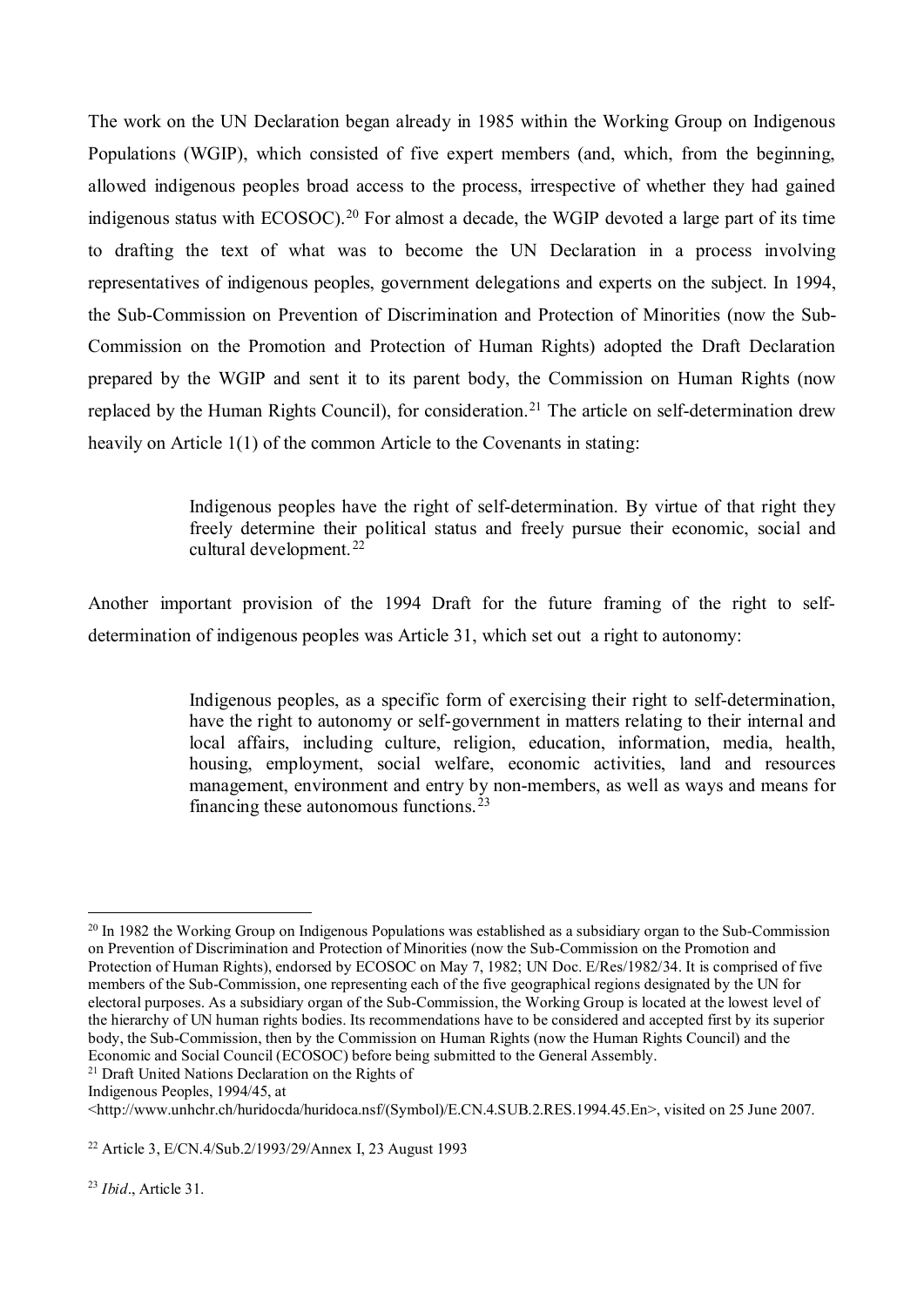The Draft Declaration's provision on self-determination was heavily influenced by the persistence of indigenous peoples,<sup>[24](#page-9-0)</sup> who attached great importance to such a right and were able to push for the amendment of this article in the last stages of producing the Draft. The 1993 version of the Draft, which was rejected by the indigenous peoples, set out the right in much more modest terms:

> Indigenous peoples have the right of self-determination, in accordance with international law, subject to the same criteria and limitations as apply to other peoples in accordance with Charter of the United Nations. By virtue of this, they have the right, inter alia, to negotiate and agree upon their role in the conduct of public affairs, their distinct responsibilities and the means by which they manage their own interests. An integral part of this is the right to autonomy and self-government.<sup>[25](#page-9-1)</sup>

In 1995, the Commission on Human Rights considered the text submitted by the Sub-Commission and decided to establish an inter-sessional Working Group<sup>[26](#page-9-2)</sup> with a mandate to consider the text presented and to draw up a draft declaration for the consideration by the Commission and eventual adoption by the UN General Assembly as part of the International Decade of the World's Indigenous People (1995-2004) - a goal that was never achieved. The inter-sessional Working Group consisted only of state representatives, although indigenous peoples were given access to the process by being accorded the status of observers.

Even though progress was slow in the Working Group and the goal of having the UN General Assembly adopt the UN Declaration by the end of 2004 was never achieved, in June 2006 the newly created UN Human Rights Council adopted the Declaration (although not without opposition (30 votes in favour, 2 against, 12 abstentions)),  $27$  recommending that the UN General Assembly adopt it with the following formulations of the right to self-determination:

<span id="page-9-0"></span> $\overline{a}$ <sup>24</sup> C.E. Foster, 'Articulating Self-determination in the Draft Declaration on the Rights of Indigenous Peoples' in 12 European Journal of International Law (2001), pp. 141-157, at 142-143.

<span id="page-9-1"></span><sup>&</sup>lt;sup>25</sup> *Ibid*., at p. 156. Operative paragraph 1 of the 1992 version reads: 'Indigenous peoples have the right to selfdetermination, in accordance with international law by virtue of which they may freely determine their political status and institutions and freely pursue their economic, social and cultural development. An integral part of this is the right to autonomy and self-government'. E/CN.4/Sub.2/1992/33.

<span id="page-9-2"></span><sup>&</sup>lt;sup>26</sup> Resolution of the Commission on Human Rights 1995/32, 3 March 1995.

<span id="page-9-3"></span><sup>&</sup>lt;sup>27</sup> See the version adopted by the Human Rights Council (A/HRC/1/L.10, 30 June 2006, pp. 56-72), at <http://www.iwgia.org/graphics/Synkron-

Library/Documents/InternationalProcesses/HR%20Council/HRCouncil1streport2006.pdf>, visited on 25 June 2007. See the explanatory paper by Canada after its voting against the Declaration, which also outlines the reasons why the other countries that abstained from the vote did so, many of them having problems with Article 3 on self-determination (Canada's Position: United Nations Draft Declaration on the Rights of Indigenous Peoples -June 29, 2006), at <http://www.ainc-inac.gc.ca/nr/spch/unp/06/ddr\_e.html>, visited on 25 June 2007.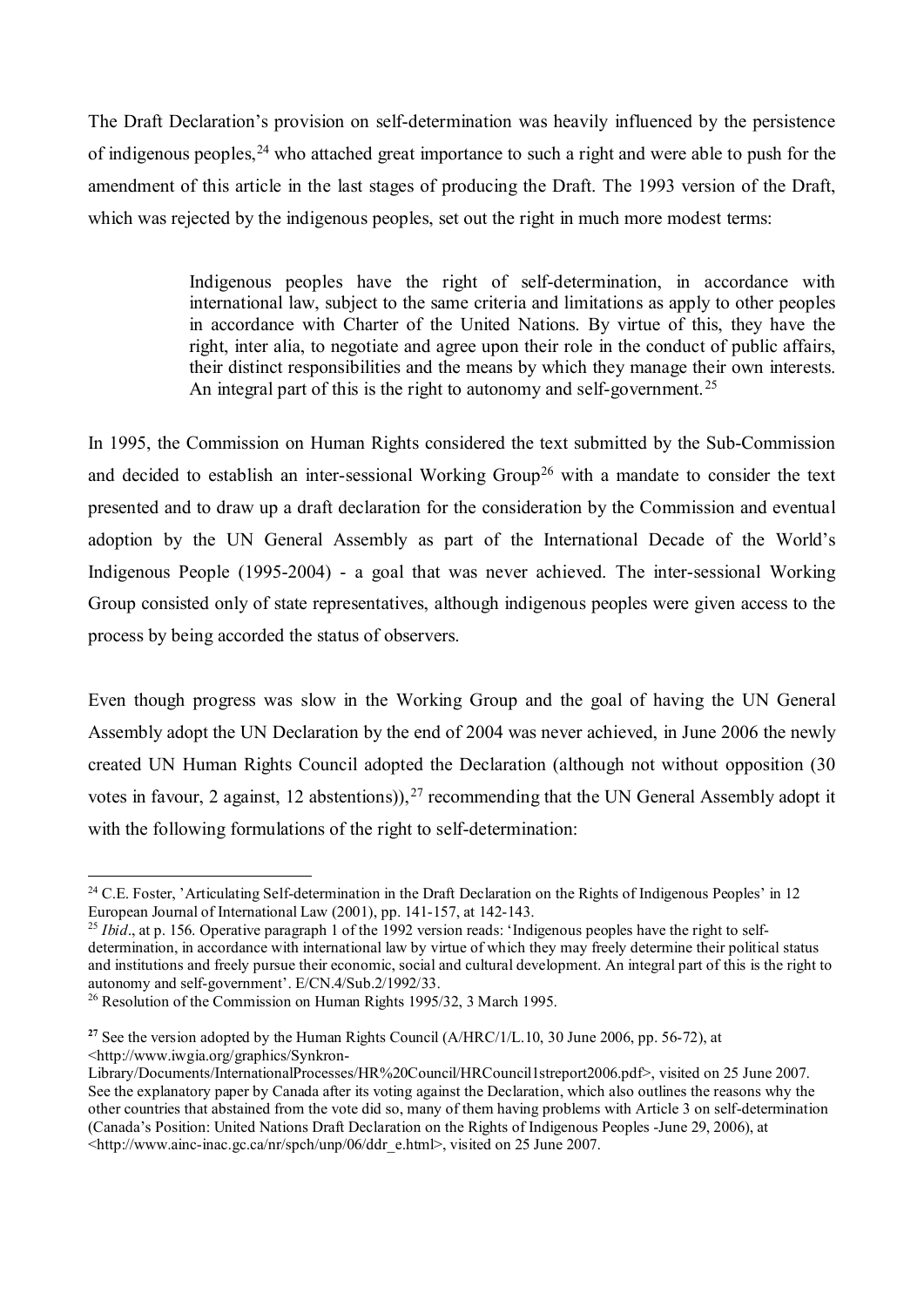## **Article 3**

Indigenous peoples have the right of self-determination. By virtue of that right they freely determine their political status and freely pursue their economic, social and cultural development.

#### **Article 4**

 $\overline{a}$ 

Indigenous peoples, in exercising their right to self-determination, have the right to autonomy or self-government in matters relating to their internal and local affairs, as well as ways and means for financing their autonomous functions.

Even though the original 1994 Draft and the 2006 Draft adopted by the Human Rights Council are identical in framing the right to self-determination of indigenous peoples, it is noteworthy that what had been Article 31, dealing with autonomy and self-government, had become Article 4; it was now possible to read Article 3, on self-determination, and Article 4 – the two key provisions - together. It can be argued that Article 4 specifies that indigenous peoples' right to self-determination is limited to the 'right to autonomy or self-government', which is often called the right to internal selfdetermination, that is, self-determination within the confines of existing states. This interpretation is made even more pertinent when we compare the way the right to autonomy and self-government are worded in Articles 31 and 4: the former saw it 'as a specific form of exercising their right to self-determination', the latter 'in exercising their right to self-determination'. The first formulation, if read in the context of Article 3, seems to indicate that autonomy and self-government are possible ways to implement indigenous peoples' right to self-determination, whereas the new Article 4 gives more force to the argument that the right to autonomy and self-governance embraces the ways in which indigenous peoples' self-determination can be realised.

Even with the relocation of Article 31, the process of adopting the UN Declaration came to a halt when a non-action resolution by the Namibian Delegation was supported by the majority in the 3<sup>rd</sup> Committee of the UN General Assembly.<sup>[28](#page-10-0)</sup> One likely reason for this was precisely Article 3, which was still there stating that indigenous peoples have a right to freely determine their political status.

<span id="page-10-0"></span><sup>&</sup>lt;sup>28</sup> See the press release from the 3<sup>rd</sup> Committee, at <http://www.un.org/News/Press/docs/2006/gashc3878.doc.htm>, visited on 25 June 2007. As stated in the UNGA press release: 'But an initiative led by Namibia, co-sponsored by a number of African countries, resulted in the draft being amended. In its new form, the draft would have the Assembly decide "to defer consideration and action on the United Nations Declaration on the Rights of Indigenous Peoples to allow time for further consultations thereon"...The amendments were adopted by a vote of 82 in favour to  $67$  against, with 25 abstentions (annex II)...Prior to the vote, the representative of Peru — recalling that it had taken 24 years for the Declaration to be hammered out -- said the original draft had been revised to address the concerns of many delegations, particularly regarding the principle of self-determination of peoples and respect for national sovereignty…However, his counterpart from Namibia, explaining the proposed amendments, said that some provisions ran counter to the national constitutions of a number of African countries and that the Declaration was of such critical importance that it was only "fair and reasonable" to defer its adoption by the Assembly to allow for more consultations'.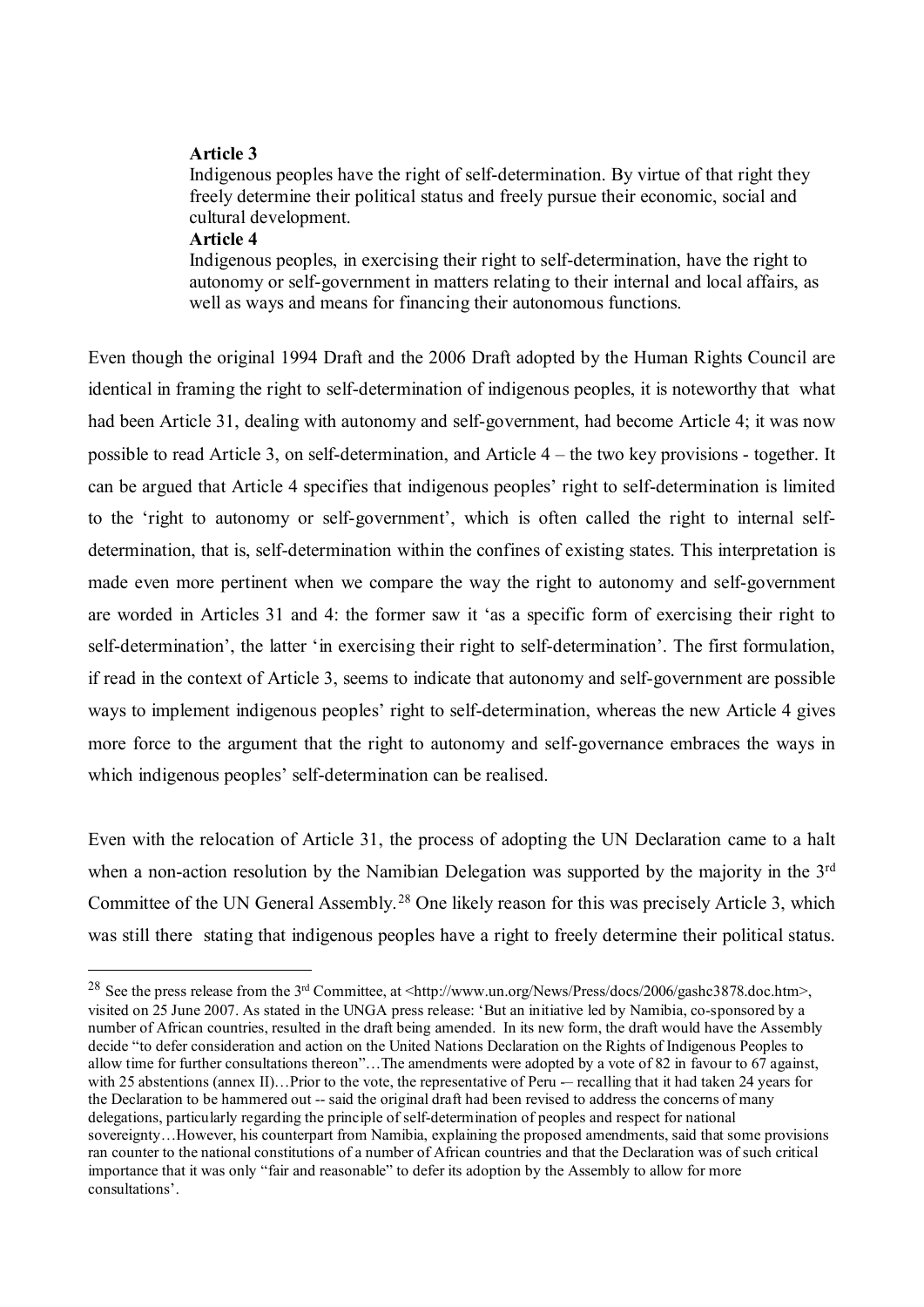It is not difficult to imagine that adopting such a text would have been troublesome for anyone in the 3rd Committee, especially those representing the African countries.

The matter came up for a final decision in the 61<sup>st</sup> session of the General Assembly, in September 2007, where the Declaration was adopted, with 143 states voting in favour, 4 against (New Zealand, Australia, the USA and Canada) and 11 abstaining (including Russia). [29](#page-11-0) There were some important changes in the Declaration as compared to the version adopted by the Human Rights Council, most importantly with regard to the right to self-determination of indigenous peoples. The version adopted by the Human Rights Council left the door open for indigenous peoples to claim full-blown self-determination for the simple reason that Article 3 was still there, entitling them in principle to fully determine their political status. This was the crux of the matter, even though a good argument can be made that Articles 3 and 4 should have been interpreted together to mean that indigenous peoples were entitled to internal self-determination only; Article 3 still left the door open for indigenous peoples to claim full self-determination. In order to make sure that there was no possibility to read too much into Article 3, the version ultimately adopted by the UN General Assembly made a crucial change in Article 46(1), which in the version adopted by the Human Rights Council reads as follows:

> Nothing in this Declaration may be interpreted as implying for any State, people, group or person any right to engage in any activity or to perform any act contrary to the Charter of the United Nations.

This was changed to make sure that indigenous peoples' self-determination could mean at most internal self-determination:

> Nothing in this Declaration may be interpreted as implying for any State, people, group or person any right to engage in any activity or to perform any act contrary to the Charter of the United Nations or construed as authorizing or encouraging any action **which would dismember or impair, totally or in part, the territorial integrity or political unity of sovereign and independent States**. [30](#page-11-1)(emphasis added)

# 1.3. The Nordic Saami Convention

 $\overline{a}$ <sup>29</sup> For a general overview, see the information at [<http://www.iwgia.org/sw248.asp>](http://www.iwgia.org/sw248.asp), visited on 25 October 2007.

<span id="page-11-1"></span><span id="page-11-0"></span><sup>&</sup>lt;sup>30</sup> Article 46 (1) of the adopted UN Declaration, which can be downloaded at <http://www.iwgia.org/graphics/Synkron-Library/Documents/InternationalProcesses/DraftDeclaration/07-09-13ResolutiontextDeclaration.pdf>, visited on 25 October 2007.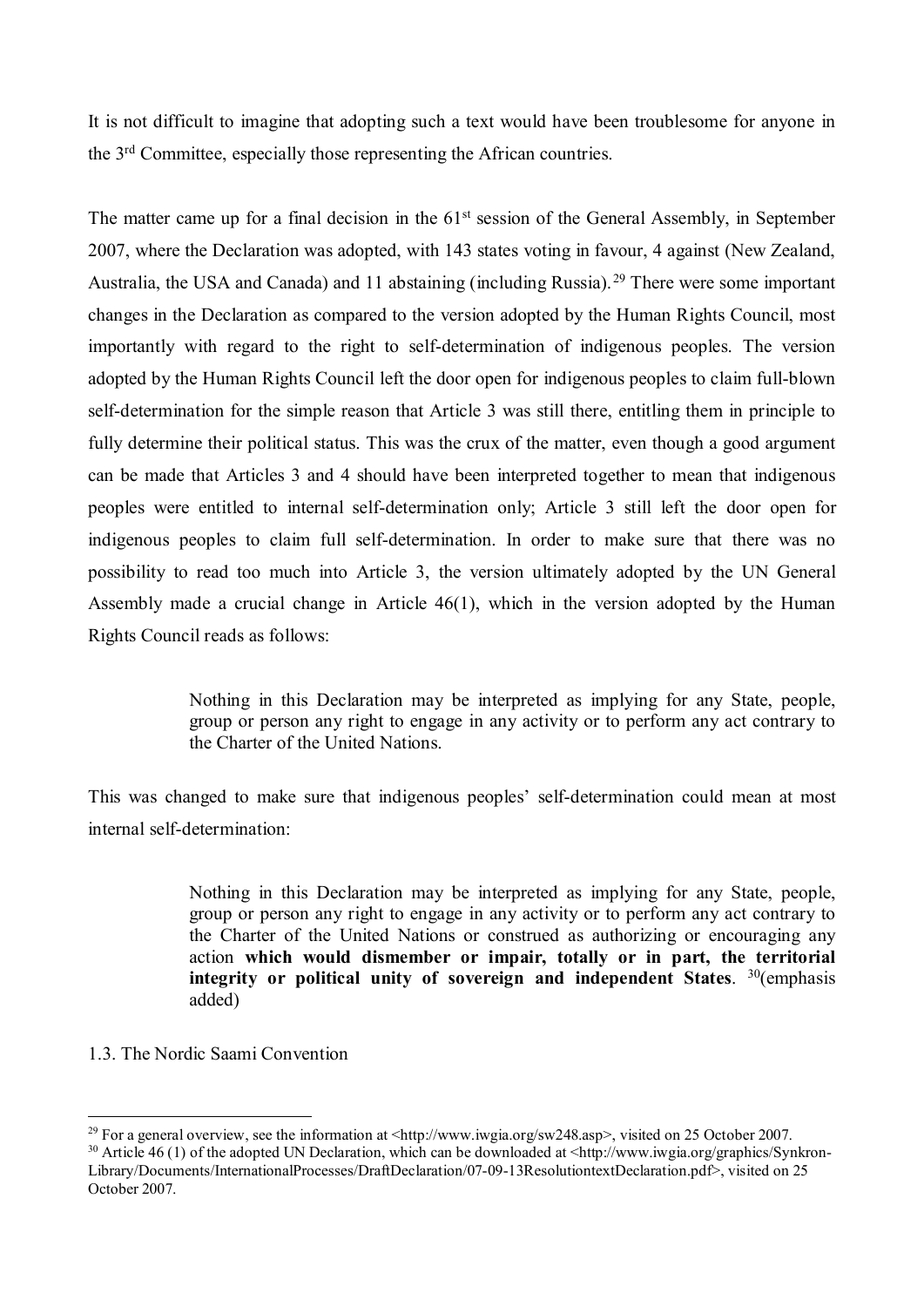The process which led to the adoption of the Draft Nordic Saami Convention (Draft Convention) reflects well the approach codified in Article 3 of the Draft: that the Saami are a people, not only four indigenous/minority groups living in four states.<sup>[31](#page-12-0)</sup> This is seen first of all in the way the process was commenced; that is, the Saami Council was the first to take up the idea of concluding an international convention that would address the legal status and rights of the Saami.<sup>[32](#page-12-1)</sup> After several years of discussions and studies on the issue, the idea of a Saami Convention reached the Nordic Council in 1995. During the meeting, the three Nordic ministers responsible for Saami affairs decided that a working group should be established whose task would be to clarify the need and basis for such a convention.[33](#page-12-2)

The working group (which was composed of three representatives from each Nordic state and one representative from each of the Saami parliaments) was established in 1996 and completed its work by 1998 with a recommendation that the work on the Nordic Saami Convention should be continued. As one possible way forward in the process, the working group suggested the establishment of an expert committee that would provide the actual negotiations with a draft text.<sup>[34](#page-12-3)</sup> The Saami Co-operation Council, established in 2000 and comprising the ministers responsible for Saami affairs from the three Nordic states as well as the presidents of the Saami parliaments, took the next step and decided, on 7 November 2001, that an expert committee should be appointed; it also set out the terms of reference for the committee. [35](#page-12-4) On 13 November 2002, the Council appointed the members of the Expert Committee.<sup>[36](#page-12-5)</sup> Interestingly, the composition of the Committee was fully equal in representation, as each of the three Nordic states had appointed one member, and each of the three Saami parliaments representatives of their own. The Committee thus had six members, and their deputy members, to attain the goal set out by the Council: to produce a

<span id="page-12-0"></span> $31$  One problematic issue the Expert Committee needed to tackle was the exclusion of the Russian Saami, the smallest of the Saami communities (approximately 2000 persons). When outlining the terms of reference for the Committee, the Saami Co-operation Council also asked it to take a stance on whether the Russian Saami could be included in the Draft Convention. The Committee, however, argued that the Draft was meant to be a Nordic one, and thus the Russian Saami were not included (pp. 63-64 of the Report). On the other hand, the Committee made it clear that it would be desirable for the three Nordic states to organise relations with Russia in such a way that it would be possible to co-operate with the Russian Saami (p. 64). The Committee also pointed out that a Saami who is a Russian national and resides in any of the three Nordic states would be covered by the Draft Convention.

<span id="page-12-1"></span><sup>32</sup> See p. 57 of the Report.

<span id="page-12-2"></span><sup>33</sup> *Ibid*., p. 58.

<span id="page-12-3"></span><sup>34</sup> *Ibid*., p. 59.

<span id="page-12-4"></span><sup>35</sup> *Ibid*., pp. 44-46.

<span id="page-12-5"></span><sup>36</sup> *Ibid*, pp. 45-46.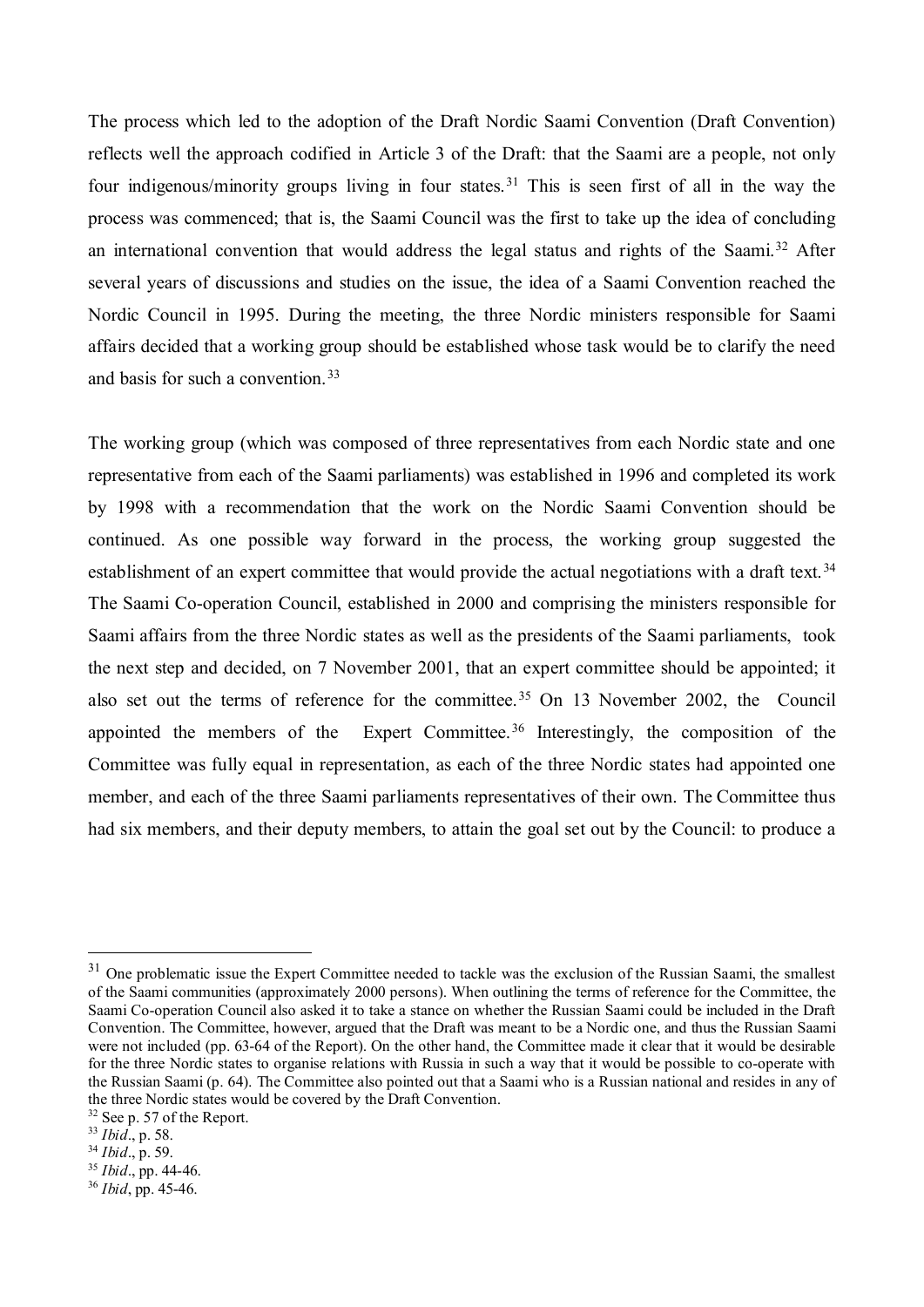draft text of a Nordic Saami Convention together with material explaining how the Expert Committee had produced the draft . The Committee submitted its work in October 2005.[37](#page-13-0)

The extensive document (hereinafter 'the Report') consists of nine sections and four annexes totalling 340 pages.<sup>[38](#page-13-1)</sup> The Finnish version of the Report consists of the Committee's proposed draft of the Convention in the Finnish and in Swedish languages (section  $1$ )<sup>[39](#page-13-2)</sup>. The most important part of the Report for present purposes is section 9, which clarifies the content of each of the 51 provisions of the Draft Convention and is referred here as 'the Commentary'. At the moment, the states and Saami parliaments are preparing their negotiation positions. The final decision on whether and in what way the negotiations on the basis of the Draft Convention will proceed will be taken by the Saami Co-operation Council in November 2007.<sup>[40](#page-13-3)</sup>

As amply demonstrated in the process by which the Draft Convention was drawn up, the core of the approach is the assertion that the Saami are a people with a right to self-determination. This is expressed in the following way in the Draft, Article 3:

> As a people, the Saami has the right of self-determination in accordance with the rules and provisions of international law and of this Convention. In so far as it follows from these rules and provisions, the Saami people has the right to determine its own economic, social and cultural development and to dispose, to their own benefit, over its own natural resources.

<span id="page-13-0"></span><sup>&</sup>lt;sup>37</sup> The Report was submitted by the Expert Committee in Oslo 26 October 2005. In Finland, it was submitted, in the presence of all ministers responsible for Saami affairs and the presidents of the Saami parliaments, at the premises of the Ministry of Justice, on 16 November 2005. See the press release at

<sup>&</sup>lt;http://www.om.fi/Etusivu/Ajankohtaista/Uutiset/Uutisarkisto/Uutiset2005/1145624694333>.

<span id="page-13-1"></span><sup>&</sup>lt;sup>38</sup> See pp. 151-246. The other parts of the Report consist of the following: how the Committee was appointed and its terms of reference (Section 2, pp. 44-46); a summary of the content of the proposed text for a convention (Section 3, pp. 47-56); an explanation of the process leading to the appointment of the Committee and how the Committee has fulfilled its task (Section 4, pp. 57-62); a discussion of some of the general issues related to the Convention (Section 5, pp. 63- 64): a review of the legal and factual situation of Saami in Finland, Norway, Sweden and the Russian Federation (Section 6, pp. 65-103); an extensive analysis of the international treaties and other international instruments relevant from the viewpoint of Saami rights (Section 7, pp. 104-147); and a discussion of the status of Saami in the Convention (Section 8, pp. 148-150). The Annexes consist of a review of a study of whether Saami could be parties to the proposed Convention (Annex I, pp. 247-250), a discussion of the legal status of the Russian Saami (Annex II, pp. 251-262), an article by three members of the Expert Committee on the right to self-determination of the Saami (Annex III, pp. 263- 318) and the Draft United Nations Declaration on the Rights of Indigenous Peoples, together with suggestions from the Nordic countries, New Zealand and Switzerland (Annex IV, pp. 319-340). The unofficial English version of the Draft Convention can be found on the Saami Council website, at

<sup>&</sup>lt;http://www.saamicouncil.net/includes/file\_download.asp?deptid=2195&fileid=2097&file=Nordic%20Saami%20Conv ention%20(Unofficial%20English%20Translation).doc>, visited on 25 June 2007.

<span id="page-13-3"></span><span id="page-13-2"></span><sup>&</sup>lt;sup>39</sup> *Ibid.*, pp. 9-43.<br><sup>40</sup> Telephone conversation with the director of legal affairs at the Ministry of Justice, Matti Niemivuo (who was also the Finnish representative on the Expert Committee), on 8 October 2007.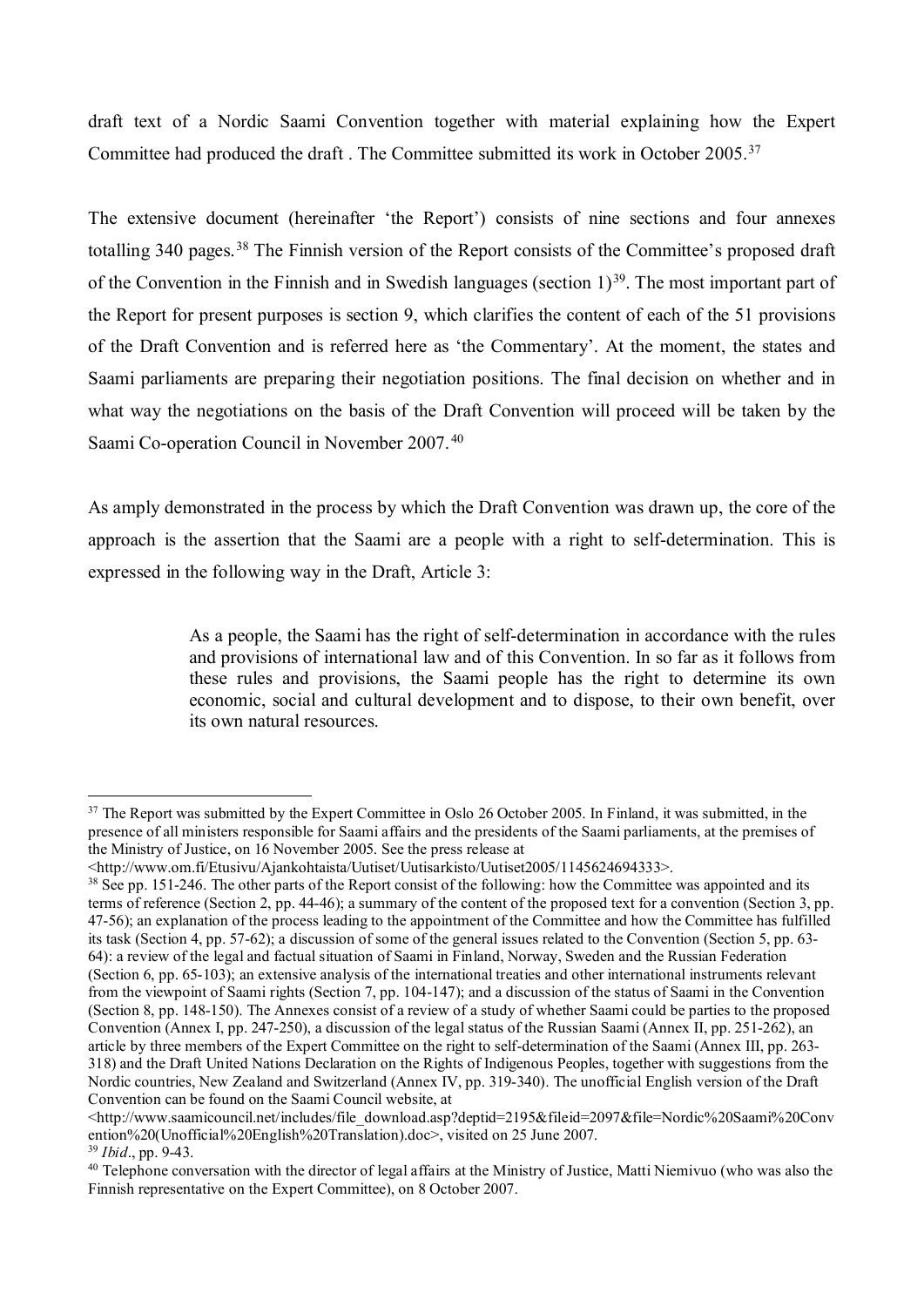This article clearly relies on common Article 1 of the Covenants. The Expert Committee also provided extensive material on how it came up with the particular wording with regard to selfdetermination. This is contained not only in the Commentary, where individual provisions are explained, but also in Annex III, in an article on self-determination written by three members of the Committee.[41](#page-14-0) Even though the part of the Commentary dealing with Article 3 does not refer to the analytical distinction between internal and external self-determination but the article in Annex III does, the Commentary and the background article are fully in line with each other and together provide a rich body of interpretative material showing why and how Article 3 is written the way it is.

The part of the Commentary dealing with Article 3 starts by citing common Article 1 to the Covenant and the Covenant on Economic, Social and Cultural Rights. It further emphasises that all three Nordic states have become parties to these two Covenants, and two of the states (Norway and Finland) have incorporated the Covenants as part of their national legal system. In addition, and importantly, the Commentary refers to the practice whereby the HRC from 1999 onwards has applied Article 1 to certain indigenous peoples and cites the Concluding Observations which the HRC has submitted to Finland, Sweden and Norway in regard to their Saami people. The Commentary also refers to the process of having the General Assembly of the UN adopt the UN Declaration, which contains an almost identical provision to that of Article 1(1) of the Covenant, the difference being that the beneficiaries of the right to self-determination in the UN Declaration are indigenous peoples. The Commentary points out that during the process of drafting the UN Declaration, the Nordic states supported the provisions on the right to self-determination for indigenous peoples. With this, the Committee concluded that the Saami are not only an indigenous people but a people as defined in Article 1 of the Covenant. [42](#page-14-1) By way of further evidence, the article in Annex III takes up the practice of certain other human rights monitoring bodies that have also pronounced that Article 1 applies to indigenous peoples and cites the EU's Northern Dimension programme, which has articulated the Saami's inherent right to self-determination.<sup>43</sup>

The Commentary also makes it clear that this right to self-determination does not contain a right to secession except in extreme circumstances, and that the Saami are not in a position to demand the right to establish their own state on the basis of international law as it currently stands. However,

<span id="page-14-0"></span><sup>&</sup>lt;sup>41</sup> J.B. Henriksen, M. Scheinin and M. Åhren, 'Saamelaisten itsemääräämisoikeus', pp. 263-315 of the Report (Annex III). The name of the article in English is 'The Right of the Saami to Self-determination', translation by the author.

<span id="page-14-1"></span><sup>42</sup> *Ibid*., pp. 155-157.

<span id="page-14-2"></span><sup>43</sup> *Ibid*., pp. 263-315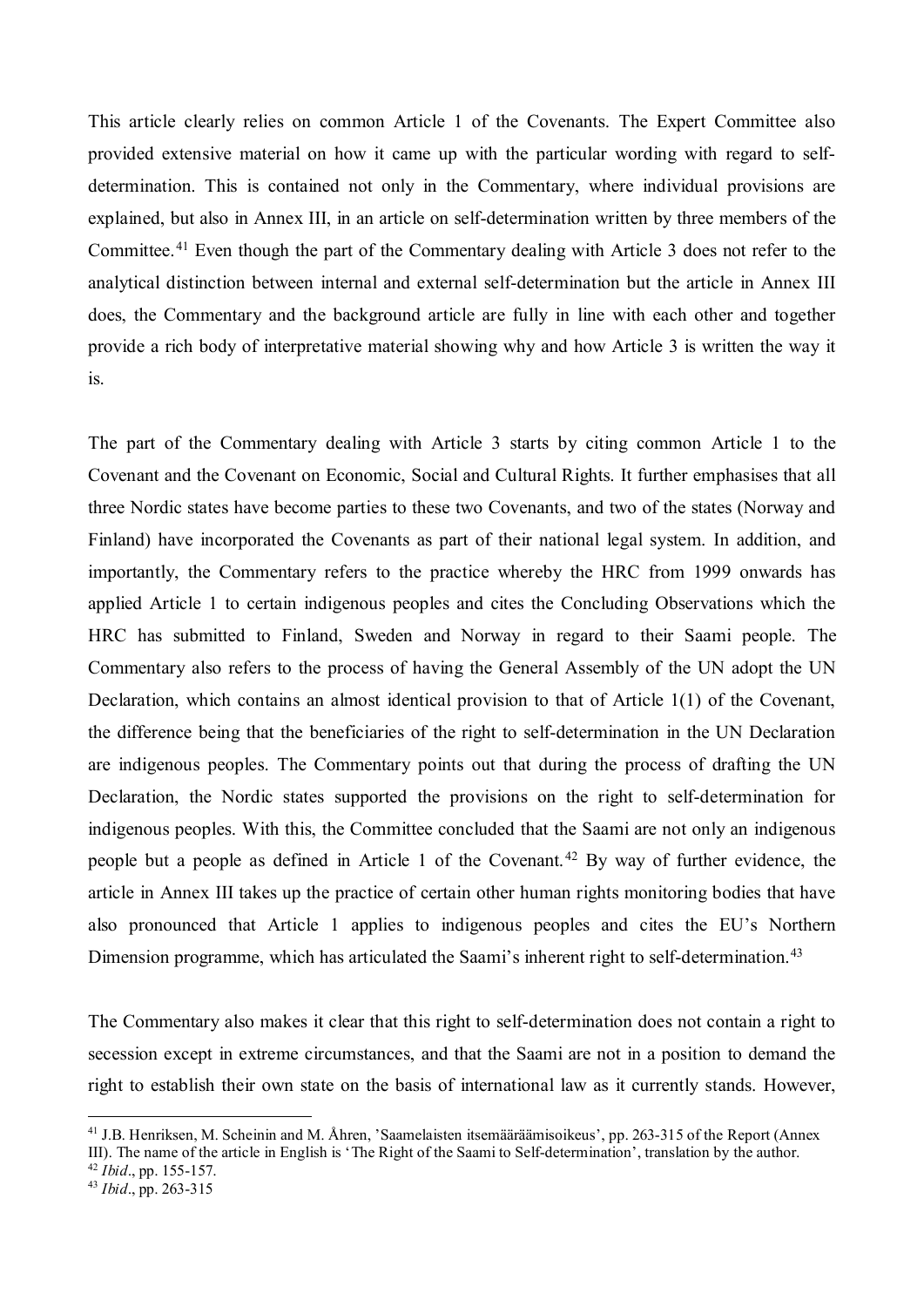the Commentary argues that the reference to international law in the context of Saami selfdetermination means that the content of the Saami right to self-determination will evolve as international law does. [44](#page-15-0) Of particular interest is that the article attached to the Report as Annex III and written by three members of the Expert Committee states that indigenous peoples' right to selfdetermination cannot be restricted to its internal dimension. In support of their argument, the Committee submits that since 1999 the HRC has treated indigenous peoples as covered by Article 1 of the Covenant without excluding the external aspects of self-determination as enshrined in Article  $1(1)$ .<sup>[45](#page-15-1)</sup> In addition, the article puts forward the argument, which coincides with the understanding of the Nordic states, that Article 3 of the UN Declaration entails a restriction whereby the right to selfdetermination currently does not empower a people to secede from independent states save in exceptional circumstances. Yet, the Expert Committee does espouse the view that indigenous peoples are entitled to exercise their external self-determination via representation in inter-state affairs and in international relations in general. [46](#page-15-2) Perhaps surprisingly, the article does not even ponder the question whether the Saami have other powers of external self-determination, such as that to conclude treaties, if they are a people. [47](#page-15-3) This obviously becomes a problem when one opens up the external self-determination argument: it is difficult to argue in a logical way which powers, short of secession, are included in the external part of self-determination and which are not.

<span id="page-15-0"></span><sup>44</sup> *Ibid*., p. 157.

<span id="page-15-1"></span><sup>45</sup> *Ibid*., pp. 263-315, at pp. 297-303.

<span id="page-15-2"></span><sup>&</sup>lt;sup>46</sup> This was codified in the Draft Convention, Article 19, as follows: 'The Saami parliaments shall represent the Saami in intergovernmental matters. The states shall promote Saami representation in international institutions and Saami participation in international meetings'.

<span id="page-15-3"></span><sup>&</sup>lt;sup>47</sup> What is surprising is that the article does not go into the question of whether the indigenous peoples, including the Saami, have external self-determination in the form of limited treaty-making power, given that the authors argue that Saami are an international legal subject, with powers in terms of not only internal but also external self-determination. The reason behind this choice by the Expert Committee seems to be that the foreign ministries of Finland and Norway very clearly stated that only states have treaty-making power (pp. 148-150 of the Report). The issue was discussed in the Expert Committee and it even commissioned a researcher, Annika Tahvanainen, to study the issue (Annex I). Ms Tahvanainen argued that it is primarily subjects of international law that have a right to conclude international treaties, that is, states and their organisations. In addition, some groups that have a decolonised past or are under alien occupation have been regarded as entities that may conclude international treaties in certain circumstances (p. 247). Yet, indigenous peoples do not qualify as such groups, and they are at most, according to Ms Tahvanainen, accorded the right to internal self-determination within the existing states. For a more comprehensive presentation of her argument, see A. Tahvanainen, 'The Treaty-Making Capacity of Indigenous Peoples', 12 *International Journal on Minority and Group Rights* (2005) pp. 397-419. In the end, the Expert Committee decided that having Saami parliaments as parties to the treaty would only confuse matters and hence it suggested that Saami parliaments ought not to be parties to the treaty but would otherwise have a powerful position in the treaty. For example, they would be in a position to veto the entry into force of the Convention, since their approval is required before the states can ratify the Convention (Articles 48 and 49) and before any amendments are adopted (Article 51). For an argument that Saami parliaments/Saami should be parties to the Nordic Saami Convention, see G. Alfredsson, 'Minimum Requirements for a New Nordic Sami Convention' in 68 Nordic Journal of International Law (1999), pp. 397–411. He argues at page 408 that: 'The Sami should be a party to a new Sami convention. The traditional approach has it that States conclude treaties, but there is no rule without exception. Sovereign States may choose to make agreements with non-state entities; accordingly, it is easy and simple for the Nordic States, if they so decide for reasons of equality and justice, to conclude a new convention with and not only about the Sami. It would be for the representative organs of the Sami themselves to decide whether they were to ratify a new convention as one group or as three groups'.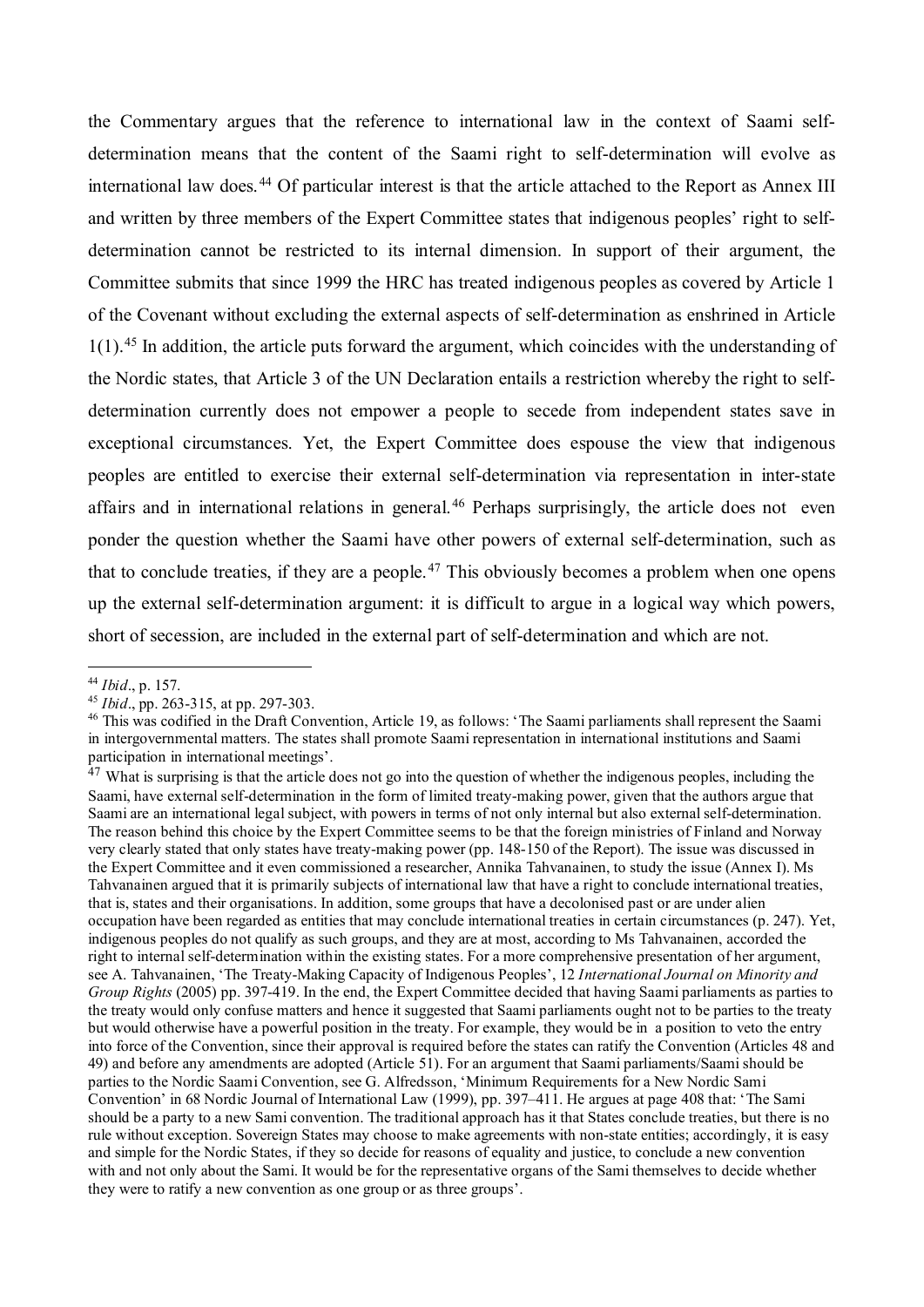With such an ambitious wording on Saami self-determination, it seems fairly clear that if and when the actual negotiations commence on the Nordic Saami Convention on the basis of the draft presented, one of the bones of contention will be Article 3. This has already been indicated by the fact that the Finnish representatives on the Expert Committee have expressed reservations on some issues, one being Article 3 on Saami self-determination. [48](#page-16-0) Since Finland seems to have the most problems with the Draft Convention in general, it will be useful to look into the remarks that were made in Finland when the Draft was circulated for comment.

The Ministry of Justice, the ministry responsible for Saami affairs in Finland, together with the Finnish Saami Parliament, requested comments on the Draft Convention from a total of 88 authorities, bodies and associations on 2 March 2006. The commenting period, which was the same for all three Nordic countries, lasted till 15 June 2006. The Finnish Ministry of Justice and the Saami Parliament received 63 statements on the Draft Convention from those solicited, as well as 4 unsolicited responses, all of which were compiled into a Summary Report.<sup>[49](#page-16-1)</sup> In reading the published Summary Report, it seems fairly clear that many obstacles exist in Finland to signing and ratifying the Draft Convention at least as it presently stands.

In general, the associations or bodies that represent the Saami feel that the Draft Convention can be ratified as is or with slight modifications.<sup>[50](#page-16-2)</sup> In addition, the ombudsman for minorities has taken a very positive stance on the Draft Convention in all of its aspects. The strongest resistance to the Draft has come from two authorities: the Ministry of Agriculture and Forestry (which is in charge of reindeer herding) and the *Metsähallitus* (a state enterprise which manages state-owned lands and waters that constitute approximately 90% of the land and water areas in the Saami homeland). Even though other authorities have also entered certain reservations regarding the Draft Convention, only these two have made their stance on the Draft Convention clear, arguing that it should not be accepted as it now stands and that Finland should continue its traditional path of examining the possibilities to ratify the ILO Convention. In addition, the municipalities in the Saami homeland region – Enontekiö, Inari, Sodankylä and even the strong Saami municipality of Utsjoki (almost

<span id="page-16-0"></span><sup>48</sup> See the preface to the Report.

<span id="page-16-1"></span><sup>49</sup> See the Summary Report of the statements in Finnish (introductory page), which can be downloaded from the Ministry of Justice's homepage at

<sup>&</sup>lt;http://www.om.fi/Etusivu/Julkaisut/Lausuntojajaselvityksia/Lausuntojenjaselvitystenarkisto/Lausuntojajaselvityksia20 07/1172045482900> (1.6.2007). Lausuntoja ja selvityksiä 2007:6, Luonnos pohjoismaiseksi saamelaissopimukseksi (lausuntotiivistelmä).

<span id="page-16-2"></span> $50$  *Ibid.*, pp. 4-5.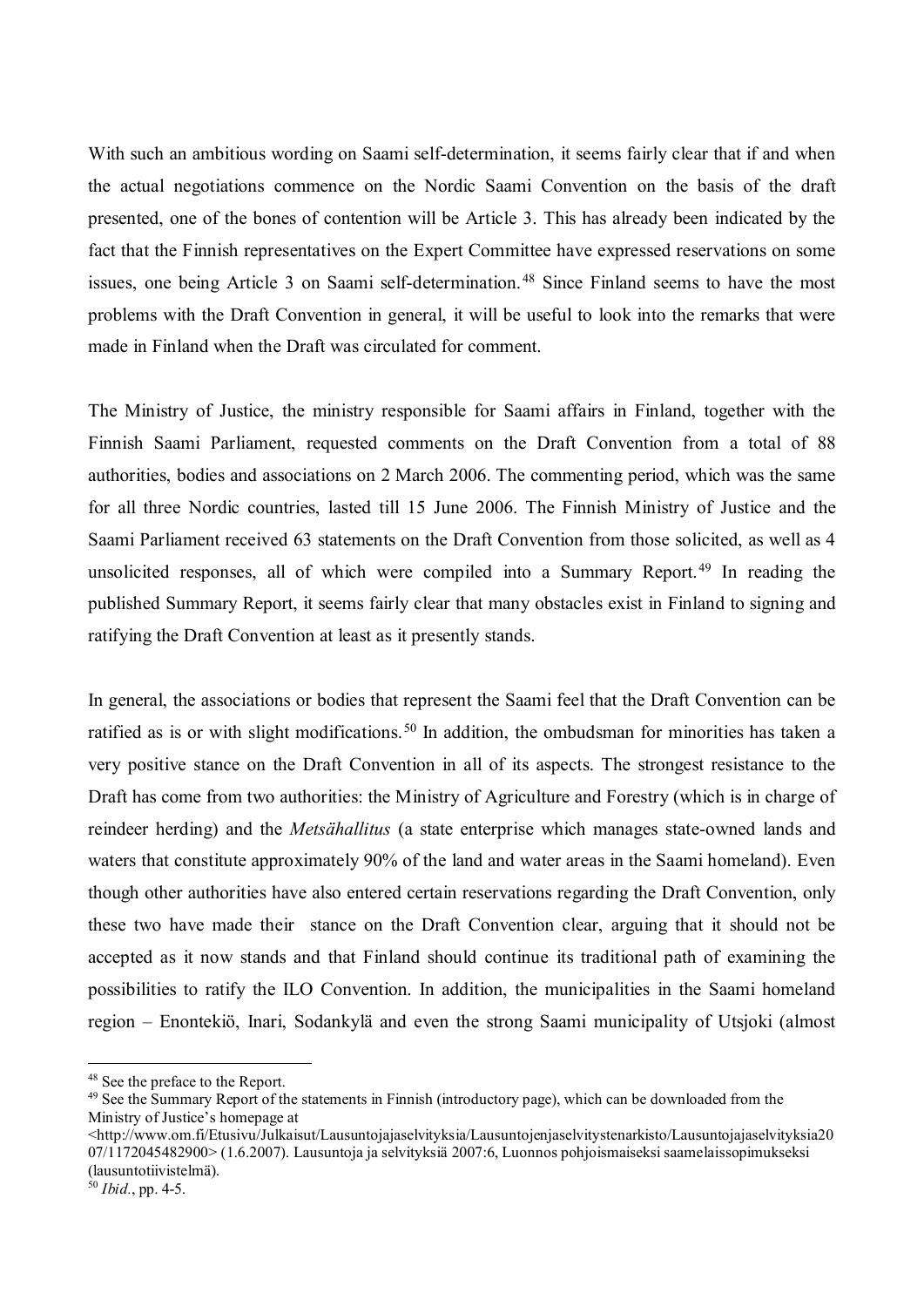half of whose residents are Saami) – expressed serious concerns about the Draft Convention, especially with regard to its relationship to and influence on the self-government of municipalities guaranteed in the Finnish Constitution.<sup>[51](#page-17-0)</sup>

The Ministry of the Environment has taken the view that attention should be paid to how Article 3 on Saami self-determination is worded, and how it is related to the general structure of the system of government in Finland. There is an apparent contradiction between Section 2(1) of the Constitution (which states that the powers of the State in Finland are vested in the people, who are represented by the Parliament) and Section 121(4), which provides that 'In their native region, the Saami have linguistic and cultural self-government, as provided by an Act'. Essentially, the Ministry is concerned about how the question of the Saami's self-determination as a people relates to the linguistic and cultural self-government rights guaranteed by the Constitution.<sup>[52](#page-17-1)</sup> The municipality of Enontekiö even suggested that the self-determination proposed for the Saami would mean the end of self-government for municipalities in the Saami homeland region, since it would be stronger than the other forms of self-government within the state.<sup>[53](#page-17-2)</sup>

Arguably, one of the most controversial issues in the negotiations will be the way the selfdetermination of Saami is formulated. In the present version, there is no reference to autonomy or internal/local self-determination; this issue may be opened up in the negotiation stage to further make it clear that what is involved is expanded self-governance for the Saami rather than selfdetermination. Apart from being a delicate and controversial issue in international law, the question of Saami self-determination may prove problematic from the perspective of constitutional laws of the three Nordic states: they are unitary states – in contrast to federal states, which have more room to accommodate different arrangements for various groups – and their constitutional frameworks rest upon the idea of one people governing themselves through parliamentary democracy. For instance, in Finland, the Saami are guaranteed the right to self-governance in cultural and linguistic issues, which is altogether different from Finland accepting the Saami as another people inhabiting the same territory. The legal relationship between the Draft Nordic Saami Convention, especially its

<span id="page-17-0"></span><sup>51</sup> *Ibid*., pp. 5-7 and 36-37. Section 121(1 and 2) of the Finnish Constitution provides: 'Finland is divided into municipalities, whose administration shall be based on the self-government of their residents. Provisions on the general principles governing municipal administration and the duties of the municipalities are laid down by an Act. The municipalities have the right to levy municipal tax. Provisions on the general principles governing tax liability and the grounds for the tax as well as on the legal remedies available to the persons or entities liable to taxation are laid down by an Act'.

<span id="page-17-1"></span><sup>&</sup>lt;sup>52</sup> *Ibid.*, p. 36. The Faculty of Law of the University of Lapland sees this as problematic from the Constitutional law viewpoint. (p. 37).

<span id="page-17-2"></span> $53$  Ibid.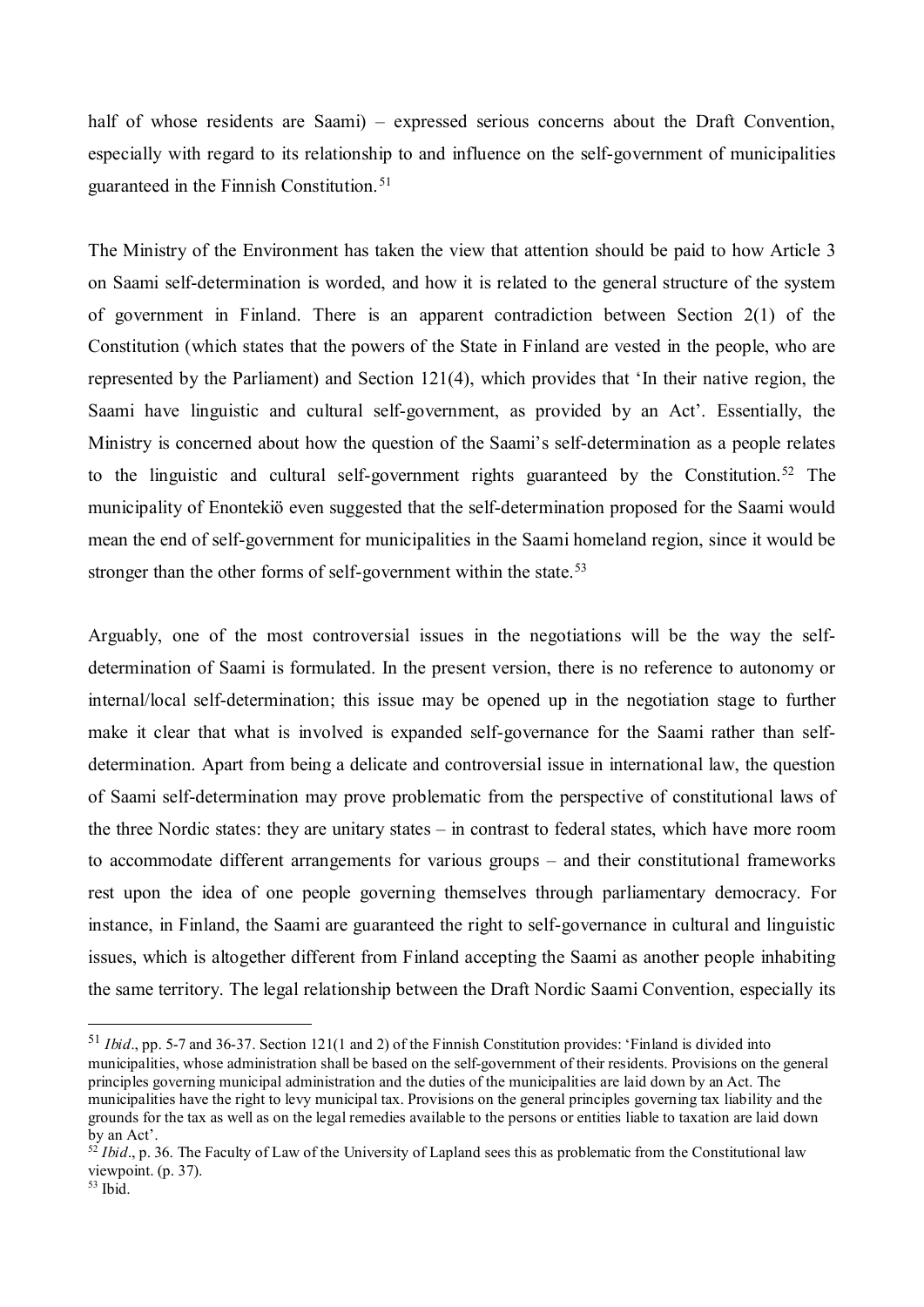provision on Saami self-determination, and the Finnish Constitution is currently being analysed in the Ministry of Justice.<sup>[54](#page-18-0)</sup>

### 2. Why the Problems?

 $\overline{a}$ 

It seems very difficult indeed to convince states that indigenous peoples should (re)gain their selfdetermination. We evidently have to distinguish between the Draft Nordic Saami Convention, which deals with well-recognised indigenous peoples living in modern – some would say progressively minded – states as to their regard for group rights, and the other processes, which deal in general with the right to self-determination of all indigenous peoples. However, all three processes rely very heavily on common Article 1 of the two covenants. The Human Rights Committee does so expressly, especially in its concluding observations and the UN Declaration did so in articulating self-determination with wording nearly identical to that of common Article 1, only replacing the word 'peoples' with 'indigenous peoples'. Even the Expert Committee that produced the draft text for the Nordic Saami Convention builds heavily on common Article 1, asserting that well-established indigenous peoples, such as the Saami, fall within the scope of common Article 1.

As shown for all three processes, the expert body, which mainly consists of specialists in international law – in particular human rights law – has ended up endorsing the right to selfdetermination of indigenous peoples. This took place first in the case of the UN Declaration, where a five-member expert body produced the 1994 draft for the UN Declaration, then in the changed practice of the Human Rights Committee from 1999 onwards and, finally, in the Expert Committee that produced the draft for a Nordic Saami Convention in October 2005. In all cases, the expert bodies consisted mainly of persons having expertise in international human rights law, as indigenous issues come within the ambit of this body of international law.

All these processes, with the possible (and arguable) exception of the work of the Human Rights Committee, have had to struggle with indigenous peoples' right to self-determination. The UN Declaration was ultimately adopted by the UN General Assembly but only after a guarantee was in place that self-determination for indigenous peoples meant only autonomy/self-governance. The Draft Nordic Saami Convention has met with resistance on both the governmental and regional levels even before any negotiations have begun, owing to its formulation of Saami self-

<span id="page-18-0"></span><sup>&</sup>lt;sup>54</sup> Telephone conversation with the director of legal affairs in the Ministry of Justice, Matti Niemivuo, on 8 October 2007.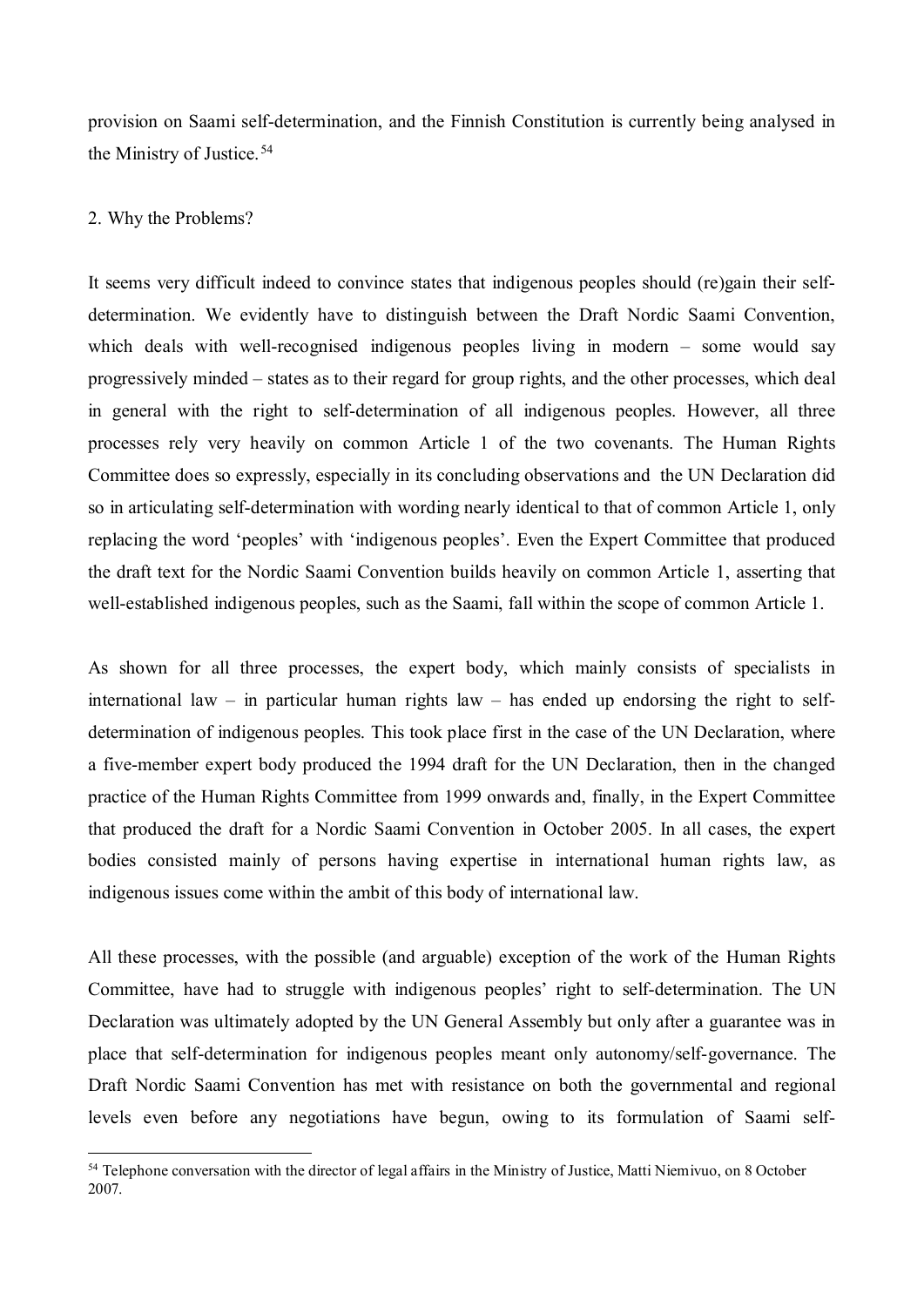determination. The Human Rights Committee has started to apply Article 1 to indigenous peoples, but it is difficult to say what the legal significance of this comparatively recent policy will be. The HRC is a monitoring body which clearly has influence on how the Covenant's provisions are interpreted, but we will still have to wait to see how states react to its policy of considering indigenous peoples as peoples in the meaning of Article 1. Especially important in this respect will be the next periodic reports from those states parties to the Covenant that reported on the situation of their indigenous peoples under Article 27, and whom the HRC has asked – through its Concluding Observations – to submit information on the situation of their indigenous peoples under Article 1. At least Canada, the first state urged to address the situation of its Aboriginal peoples under Article 1, was rather evasive on this issue in its fifth periodic report.<sup>[55](#page-19-0)</sup>

Why do these drafts, skilfully crafted by expert bodies, who rely on common Article 1, end up being fraught with problems? The first evident answer is that in the end it will always be state representatives who decide whether a Declaration or treaty is adopted/ratified, and with what content. It is also states whose attitude to the interpretation work by the treaty bodies will be decisive. If they do not object in any way to the interpretation given to certain provisions of the Covenant by the HRC, it can be argued more convincingly that the interpretation adopted by the respective Treaty Body can be regarded as an authoritative one. But why would states be hesitant to accept that indigenous peoples have self-determination in international law? The relevant process to be studied to answer this question is decolonisation, where the principle of self-determination became a full-blown right entitling colonised peoples to (re)gain their self-determination.

There is no need to rehearse the political and ideological forces behind decolonisation here, because these have been studied in depth by a vast number of scholars. What is interesting from the perspective of this article is the way in which international law, with its inter-linking doctrines and principles, opened up to the self-determination of colonised peoples. The colonial peoples' right to self-determination was implemented such that it could be accommodated within the system of

<span id="page-19-0"></span><sup>55</sup> Canada makes the following statement in its fifth periodic report: 'The Government of Canada acknowledges the Human Rights Committee's request for further explanation of the elements that make up Canada's concept of selfdetermination as it is applied to Aboriginal peoples. As the Government of Canada's concept of self-determination as it may be applied to Aboriginal peoples is continuing to evolve in relation to its ongoing participation in the UN Working Group on the Draft Declaration on the Rights of Indigenous Peoples and other international fora, the Government of Canada will present information on this specific issue at the oral presentation of this report'. See the fifth periodic report by Canada, CCPR/C/CAN/2004/5, 18 November 2004, para. 8. As noted above, Canada voted against the UN Declaration.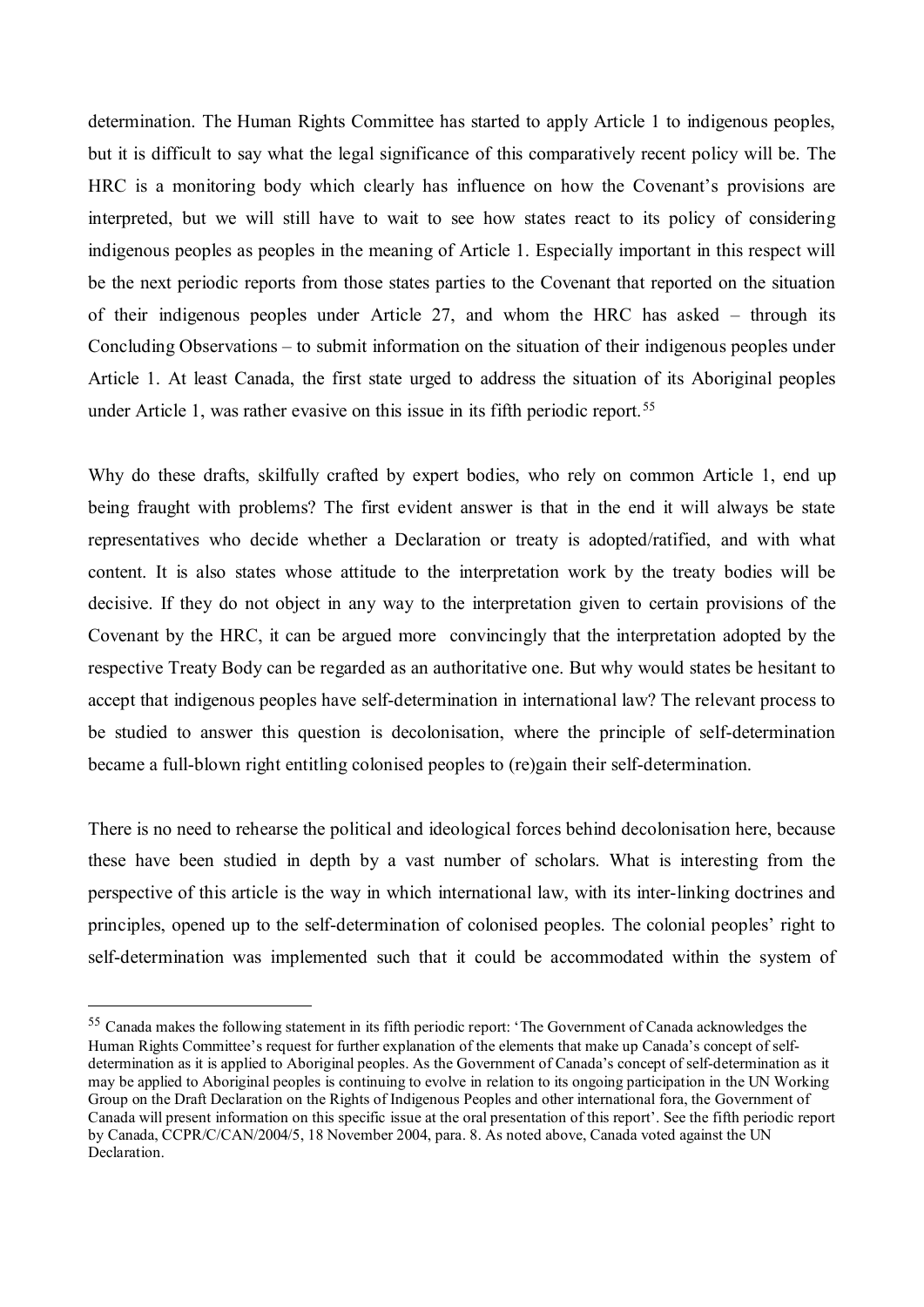international law. First, the process as a whole, conducted primarily under the auspices of the UN, accorded self-determination to territories rather than peoples, even though decolonisation was many times described as the exercise of the self-determination of colonised peoples. It was the Trusteeship territories, non-self-governing territories (and in some cases even mandated territories)<sup>[56](#page-20-0)</sup> whose people were eventually accorded the right to self-determination. It was the territory - not a process designed to identify who were the authentic colonised peoples - that determined who had the right to self-determination. This 'territorial approach' to self-determination was well manifested, with the newly independent states gaining their self-determination to territories whose boundaries had been drawn by the colonists long before they became independent and which were given legal recognition in international law *(uti possidetis*).<sup>57</sup> Furthermore, the whole process operated on the assumption that the peoples of these territories sought to establish new states, not that they would establish some new forms of self-determination which would not fit in with the system of international law. International law also closed the door on self-determination very quickly when the overseas territories (and the people living within these borders) had gained their independence and became states proper. To make it clear that self-determination applied only to overseas colonies, the salt-water criterion emerged, which required geographical distance between the colonised peoples wanting to exercise their right to self-determination and the state of which they were part.

<span id="page-20-0"></span><sup>&</sup>lt;sup>56</sup> The ICJ made a decision to treat South West Africa under a model deriving from the League of Nations Mandated Territories system. South West Africa (Namibia from 1970 onwards) was one of the German overseas colonies placed under the mandate system of the League of Nations after World War I to be managed by the Union of South Africa. After World War II, South Africa sought to annex the territory, a move that was challenged by the UNGA. In 1949, the UNGA requested an advisory opinion from the ICJ as to whether South Africa's mandate had survived the termination of the League of Nations and if it had, how it should be managed and whether it should be transferred to the trusteeship system. The ICJ answered the first question in the affirmative; that is, it stated that the mandate had indeed survived the termination of the mandate system. However, it did not opine that the area should be placed under the trusteeship

<span id="page-20-1"></span>system but, rather, recommended that it continue to be governed by rules similar to those of the mandate system.<br><sup>57</sup> As the ICJ put it in the *Frontier Dispute* between Burkina Faso and Mali: '...At first sight this princ possidetis] conflicts outright with another one, the right of peoples to self-determination. In fact, however, the maintenance of the territorial status quo in Africa is often seen as the wisest course, to preserve what has been achieved by peoples who have struggled for their independence, and to avoid a disruption which would deprive the continent of the gains achieved by much sacrifice. The essential requirement of stability in order to survive, to develop and gradually to consolidate their independence in all fields, has induced African States judiciously to consent to the respecting of colonial frontiers, and to take account of it in the interpretation of the principle of self-determination of peoples…Thus the principle of uti possidetis has kept its place among the most important legal principles, despite the apparent contradiction which explained its coexistence alongside the new norms. Indeed it was by deliberate choice that African States selected, among all the classic principles, that of *uti possidetis*. This remains an undeniable fact…'. *The Case Concerning the Frontier Dispute of 22 December 1986 (Burkina Faso v. Republic of Mali),* 8 December 2000, ICJ, Judgment, *I.C.J. Reports 1986*, p. 554, at 567. For a thorough analysis, see J. Klabbers and R. Lefeber, 'Africa: Lost between Self-Determination and Uti Possidetis', C. Brölmann, R. Lefeber and M. Zieck (eds.), *Peoples and Minorities in International Law* (Martinus Nijhoff Publishers, Dordrecht, 1993), pp. 37-76.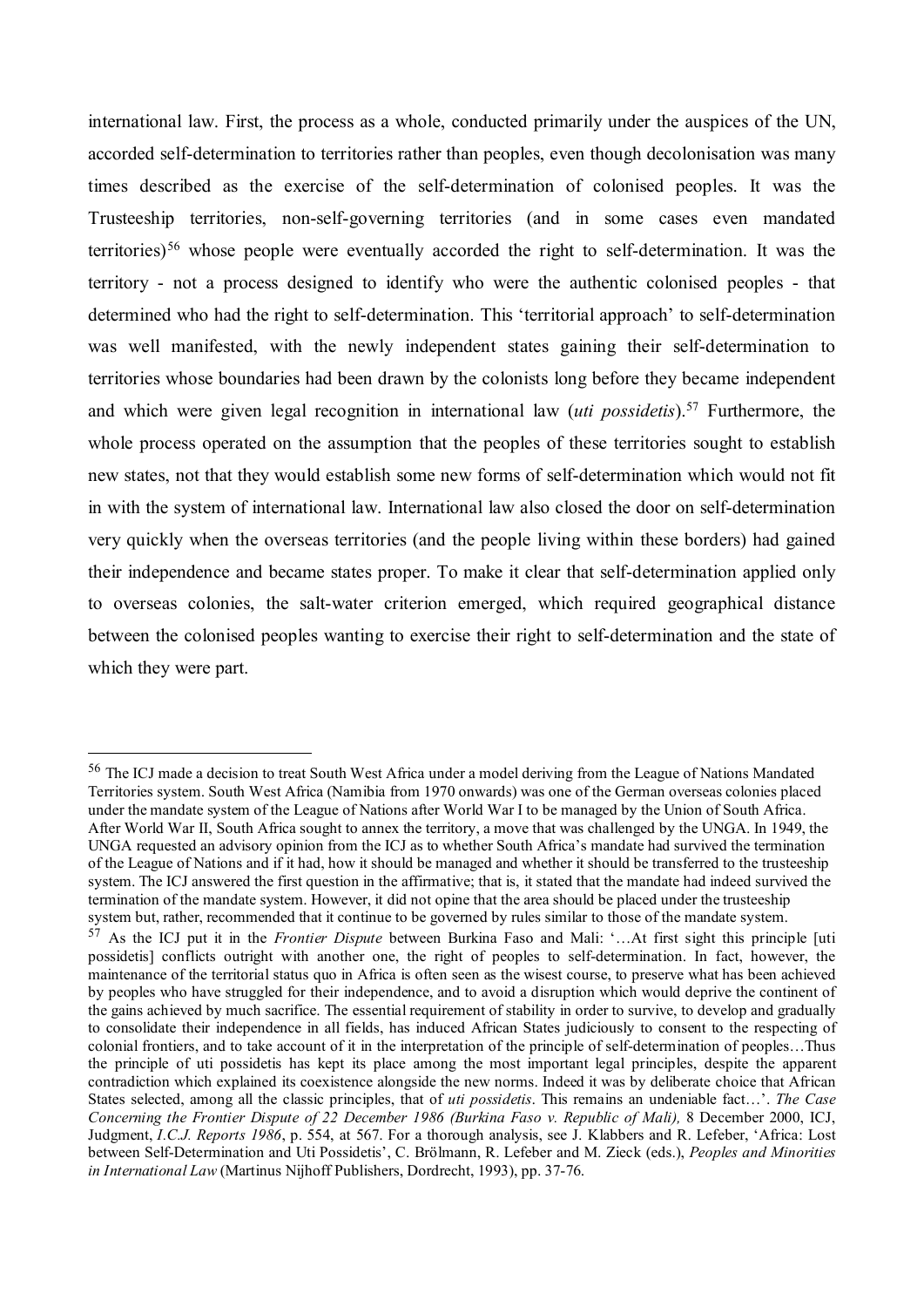Contrast this to the challenge posed by indigenous peoples to the system of international law. They were also colonised, long before the African and Asian peoples, but they are living within the home territories of established states, making it difficult to apply any 'territorial approach' to selfdetermination. Depending on the way one defines 'indigenous peoples', it is estimated that there are 300-500 million indigenous people worldwide; with indigenous people living in the territory of most states granting them self-determination would pose a direct challenge to the way the states of the world have organised their internal governance structures. [58](#page-21-0) In addition, even though there exist working definitions of 'indigenous people', these remain fairly abstract, giving ample room for any group to re-define themselves as indigenous.<sup>[59](#page-21-1)</sup> Indeed, if international law granted selfdetermination to indigenous peoples, it would be easy to imagine a development whereby many groups would re-define themselves as indigenous and thereby claim a right to self-determination.

We should also ask why it is that these expert bodies have produced texts and pronouncements that have raised the hopes of indigenous peoples by endorsing their right to self-determination. Most of the persons who sit on these expert bodies have special expertise in international human rights law, since this is the body of law that covers claims by indigenous peoples. There are many specialised branches of international law today, as the greatly expanded normative universe of the field has made it imperative for scholars to specialise. In contrast to the other specialisations in international law, international human rights law does not primarily build upon general international law, for in many ways it tries to challenge the basic doctrines and fundamental principles of state-based international law. Those who specialise in human rights law tend to view the international system

<span id="page-21-1"></span><span id="page-21-0"></span><sup>58</sup> See, e.g. L. Malezer, 'Permanent Forum on Indigenous Issues: Welcome to the Family of the UN', in J. Castellino and N. Walsh (eds.), *International Law and Indigenous Peoples* (Martinus Nijhoff Publishers, Leiden, 2005) p. 67. <sup>59</sup> There is no universally accepted definition for indigenous peoples, but perhaps the widest in use is what is known as the Cobo definition: 'Indigenous communities, peoples and nations are those which, having a historical continuity with pre-invasion and pre-colonial societies that developed on their territories, consider themselves distinct from other sectors of the societies now prevailing in those territories, or parts of them. They form at present non-dominant sectors of society and are determined to preserve, develop and transmit to future generations their ancestral territories, and their ethnic identity, as the basis of their continued existence as peoples, in accordance with their own cultural patterns, social institutions and legal systems. This historical continuity may consist of the continuation, for an extended period reaching into the present of one or more of the following factors: a. Occupation of ancestral lands, or at least of part of them; b. Common ancestry with the original occupants of these lands; c. Culture in general, or in specific manifestations (such as religion, living under a tribal system, membership of an indigenous community, dress, means of livelihood, lifestyle, etc.); d. Language (whether used as the only language, as mother-tongue, as the habitual means of communication at home or in the family, or as the main, preferred, habitual, general or normal language); e. Residence on certain parts of the country, or in certain regions of the world; f. Other relevant factors. On an individual basis, an indigenous person is one who belongs to these indigenous populations through self-identification as indigenous (group consciousness) and is recognized and accepted by these populations as one of its members (acceptance by the group). This preserves for these communities the sovereign right and power to decide who belongs to them, without external interference'. See Study of the Problem of Discrimination against Indigenous populations*,* Sub-Commission on the Promotion and Protection of Human Rights, UN Doc. E/CN.4/Sub.2/1986/7/Add.4, para.379. Noteworthy is that the UN Declaration does not even try to define indigenous peoples. See However the ILO Convention, Article 1.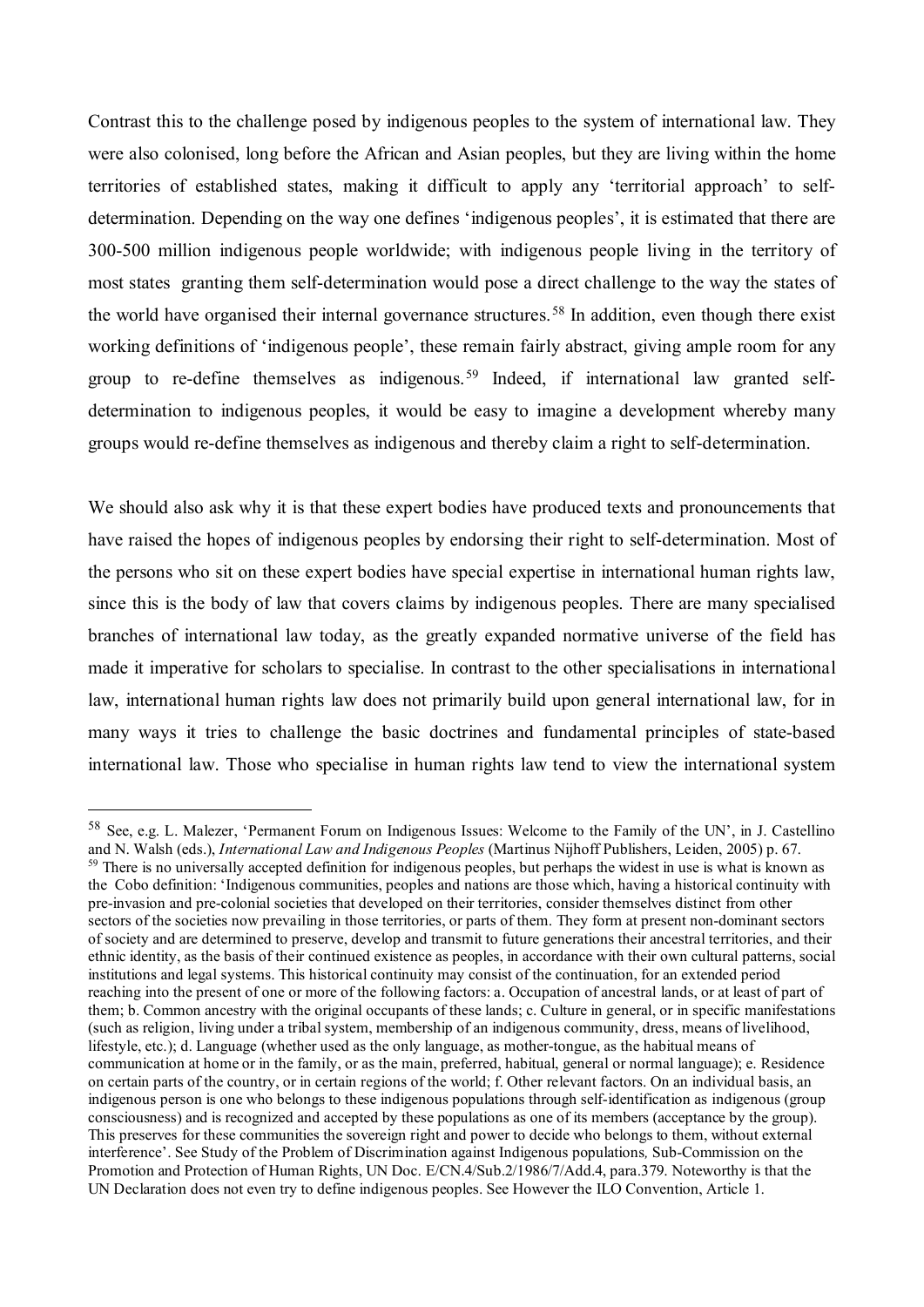from the bottom up, seeing humans rather than states at the centre of international regulatory efforts. This approach was skilfully outlined by the three experts who wrote the background article on self-determination for the Report of the Expert Committee that produced the draft text for the proposed Nordic Saami Convention. [60](#page-22-0) In their view, human rights are rights of human beings, not of states, and since common Article 1 is part of a human rights treaty, it is clearly a human right, albeit of a collective kind. As a collective human right, the right to self-determination belongs to peoples (and, as many have put it, underlies all the individual human rights); according to the members of the Expert Committee, this cannot, contrary to the argument of the mainstream, mean only the total population of existing states.<sup>[61](#page-22-1)</sup> The Committee's conclusion is that there can exist many peoples in a state<sup>[62](#page-22-2)</sup> and even where there is no clear-cut definition of who a people is, there are authoritative working definitions<sup>[63](#page-22-3)</sup> providing a basis for identifying the clearest cases of indigenous people. [64](#page-22-4)

This contrasts starkly with the traditional conception of international law as a society of states and a body of law regulating their mutual legal relations. This traditional notion is deeply rooted in the institutional practices of international politics, and has built a deeply ingrained system of mutually reinforcing doctrines and principles, which all tend to rely on each other. Consider the doctrine of international legal personality, which concerns itself with the criteria that groups of human being have to fulfil in order to achieve statehood and the concomitant legal personality. If they manage to

<span id="page-22-0"></span><sup>60</sup> See p. 280 of the Report.

<span id="page-22-1"></span><sup>61</sup> See e.g. A. Cassese, *International law* (Oxford University Press, Oxford, 2005, 2nd ed.) pp. 60-4. He argues that 'Article 1, common to the two 1966 UN Covenants on Human Rights…essentially confers on the peoples of all the contracting parties the right to internal self-determination' (p. 62).

<span id="page-22-2"></span><sup>62</sup> Here the article refers to *Re. Secession of Quebec,* which provides that 'It is clear that "a people" may include only a portion of the population of an existing state. The right to self-determination has developed largely as a human right, and is generally used in documents that simultaneously contain references to "nation" and "state". The juxtaposition of these terms is indicative that the reference to 'people' does not necessarily mean that the entirety of a state's population. To restrict the definition of the term to the population of existing states would render the granting of a right to selfdetermination largely duplicative, given the parallel emphasis within the majority of the source documents on the need to protect the territorial integrity of existing states, and would frustrate its remedial purpose.' *Reference re Secession of Quebec*, [1998] 2 S.C.R. 217, para. 124.<br><sup>63</sup> The article takes up the so-called Kirby definition (in p. 279 of the Report), which was used by the UNESCO

<span id="page-22-3"></span>International Meeting of Experts on Further Study of the Concept of the Rights of Peoples, UNESCO HQ, Paris, November 27-30, 1989. According to the Kirby definition, a people is: '1. a group of individual human beings who enjoy some or all of the following common features: a. a common historical tradition; b. racial or ethnic identity; c. cultural homogeneity; linguistic unity; e. religious or ideological affinity; f. territorial connection; g. common economic life. 2. the group must be of a certain number which need not be large but which must be more that a mere association of individuals within a State; 3. the group as a whole must have the will to be identified as a people or the consciousness of being a people – allowing that group or some members of such groups, through sharing the foregoing characteristics, may not have that will or consciousness; and possibly; 4. the group must have institutions or other means of expressing its common characteristics and will for identity', at <http://unesdoc.unesco.org/images/0008/000851/085152fo.pdf>, visited on 25 June 2007.

<span id="page-22-4"></span> $64$  This is complemented by an argument that the rules of treaty interpretation require that the term 'people' must be given its ordinary meaning (see pp. 288-289 of the Report).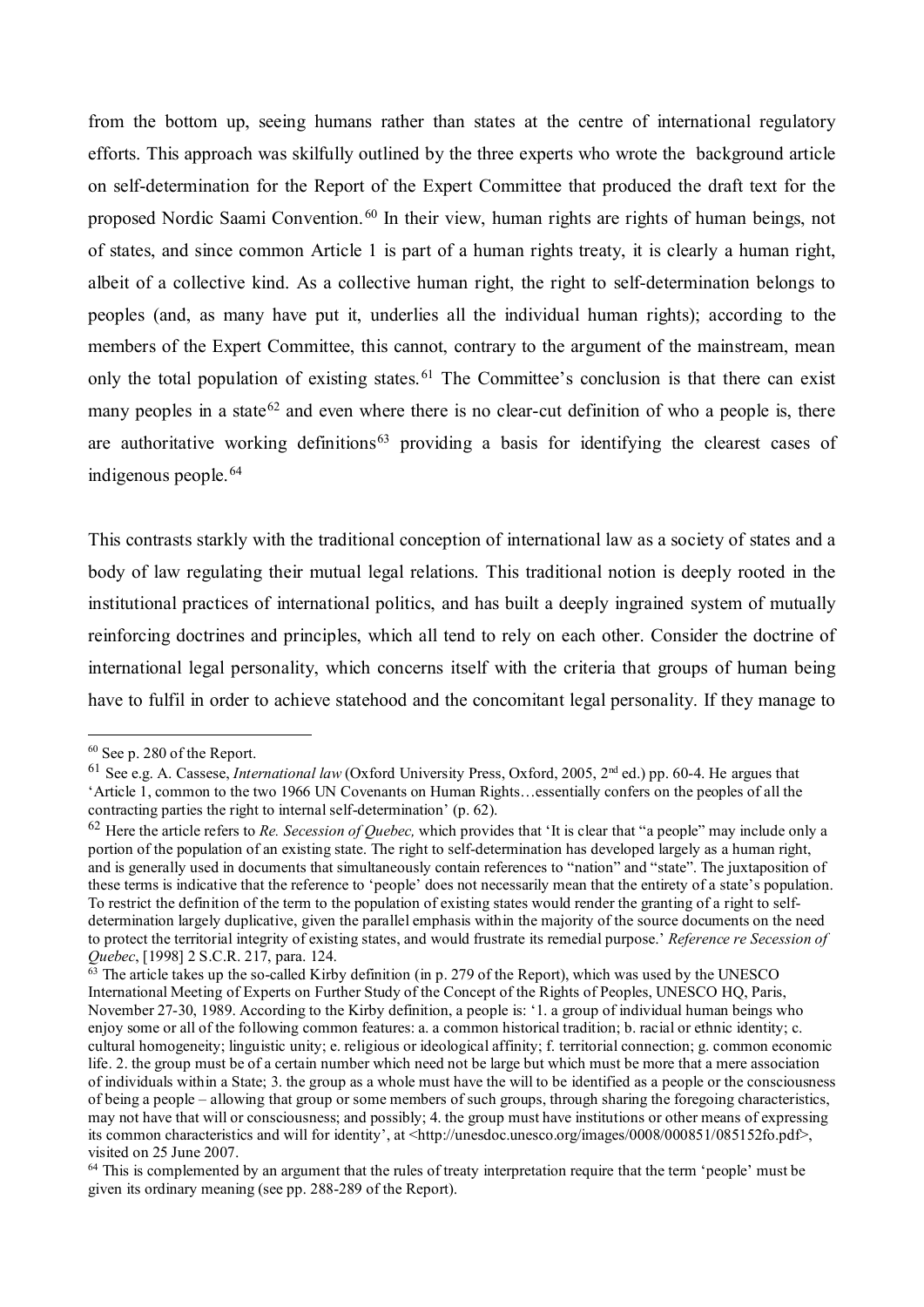become states, they become sovereign, equal to other states in law and enjoy the protection given by the principles of territorial integrity and non-interference in internal affairs, both against other states and threats posed by groups within the states. They have treaty-making power (even to establish other international legal persons, such as organisations of states) and enjoy permanent sovereignty over their own natural resources. With such an established structure in place, it is difficult to see exactly where the self-determination right of indigenous peoples would fit in this general structure – save under very exceptional circumstances. International law would seem to grant a state the right to determine – via its national legal system – which groups enjoy what status, depending, of course, on which minority or other human rights treaties the state has become a party to.

The human rights experts are quick to point out that indigenous peoples' self-determination does not, at least as yet, mean any right to secession save in exceptional circumstances. What the indigenous peoples aim for, according to this line of argument, is their internal self-determination, which is guaranteed in international law and implemented via national law and policy. But even internal self-determination seems to be too much for present-day international law, especially if it means that international law would guarantee indigenous peoples the right to establish selfgovernance arrangements of their own liking. Why?

Even internal self-determination – e.g. interpreting common Article 1 to accord indigenous peoples the right to only internal self-determination – implies that international law guarantees the peoples such a right. Gaining a right to self-determination (even if limited to internal self-determination) in international law would translate into some form of limited international legal personality, with concomitant duties for states and the whole international society. And, if indigenous people (numbering 300 million to 500 million and living in most states of the world) had such an internal right to self-determination, the same logic would become available to other groups for redefining themselves as indigenous peoples, since even internal self-determination would seem tempting for most groups. Furthermore, if internal self-determination were to be based on a restrictive interpretation of common Article 1, it is hard to see why it would not in time invite arguments for a more expansive right to self-determination. After all, in the end, as put by the members of the Expert Committee who wrote the article on self-determination, the right to self-determination is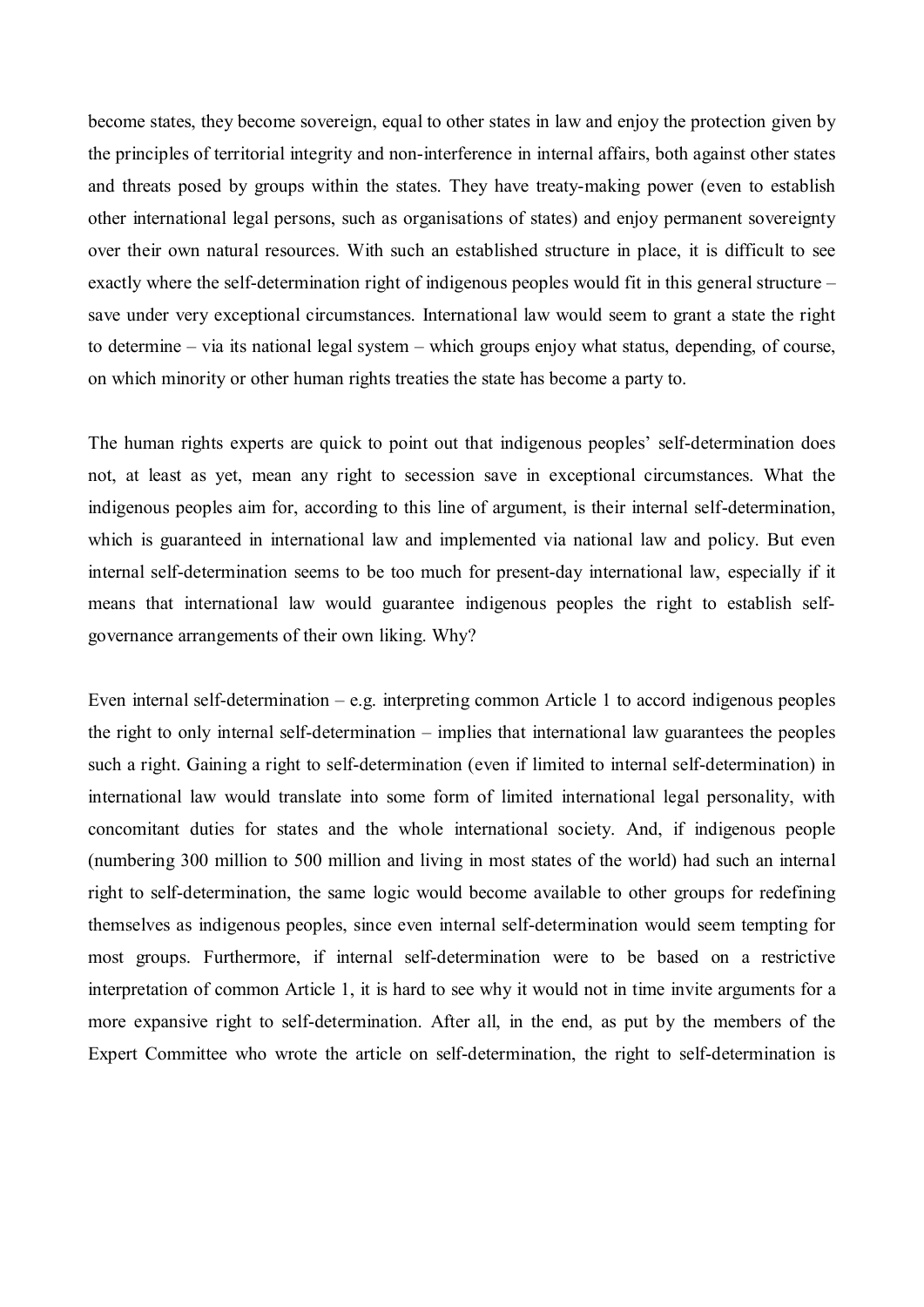something that a group itself defines; otherwise, it would not be self-determination, but something else.[65](#page-24-0) 

## 3. Concluding Remarks

 $\overline{a}$ 

As we have seen, the vast normative activity in the field of indigenous peoples' rights has, despite some early successes, led to problems. On the one hand, the reasons for this are easy to understand; on the other, they relate to the prevailing structure of international law. For one thing, it seems that at least part of the success was attributable to the fact that the experts producing these drafts have a distinctly different worldview than that espoused by the mainstream of international law, the understanding which still dominates present-day international law and policy. When these drafts enter the foreign ministries or appear before state representatives in international bodies, the ideas contained in them face the still valid structure of international law as the law regulating the relations between states.

For anyone familiar with the mainstream view of international law, it seems almost miraculous how the indigenous peoples' movement could, in part, induce the UN General Assembly to adopt the UN Declaration and has been able to persuade the Expert Committee to produce a draft of a Nordic Saami Convention, both of which instruments contain far-reaching provisions on the selfdetermination of indigenous peoples and the Saami, respectively. For the mainstream, the pronouncements by the treaty bodies that indigenous peoples are covered by Article 1 can only seem progressive in nature, and a very incipient development in international law. For many in the mainstream, such an approach is not only progressive in the sense that it is a very embryonic development, but they also perceive it as an undesirable one since it certainly poses the question whether international law should encourage all kinds of human collectives to seek self-determination, internal or even external.<sup>[66](#page-24-1)</sup> The ultimate goal and value of general international law,

<span id="page-24-0"></span><sup>65</sup> *Ibid*., p. 314. See also their argument that the Saami cannot give up their self-determination right, because international law may change – as it has during the course of history – and because they cannot give away the right to self-determination on behalf of the future Saami generations (pp. 302-3).

<span id="page-24-1"></span><sup>66</sup> As put by the current president of the ICJ Rosalyn Higgins at the beginning of the 1990s: 'So I return to the importance of using concepts with some care. Looking at the ideas behind this current battle of words, I am of course very aware that there are those who use the armoury of words in full knowledge of what they do. What, they ask, is wrong with secession/self-determination for every minority that wants it? Why shouldn't this be their right? And what is so wrong with the prospect of a world of two thousand states? I can only give my own answer…There is, quite simply, no end to the disintegrative processes that are encouraged...The attempt to legitimate these tendencies by the misapplication of legal terms runs the risk of harming the very values that international law is meant to promote'. See R. Higgins 'Postmodern Tribalism and the Right to Secession, Comments by R. Higgins', C. Brölmann, R. Lefeber and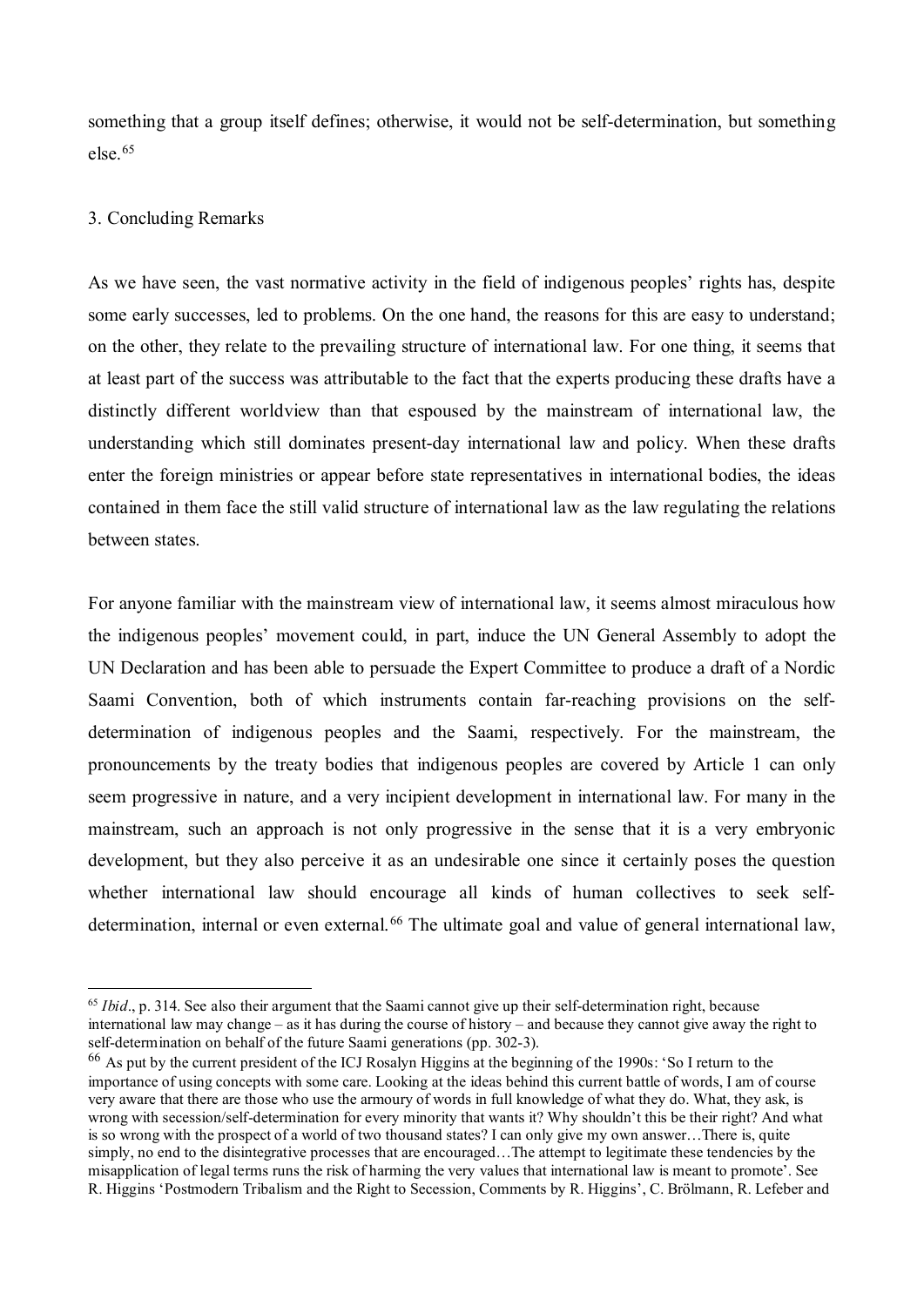to maintain the peace in the world of sovereign states, seems to be threatened if ideas are supported that encourage various groups to seek more power to organise their own affairs.

The high hopes of indigenous peoples can be seen to have been dashed in two ways. First, all the hard work that they have done to (re)gain their right to self-determination - a normative struggle that stems from the fact that they too were colonised, but only much earlier - seems to fall by the wayside, with governments stepping in and halting the process. It does seem unlikely that indigenous peoples will (re)gain their right to full self-determination. In the UN Declaration, it was made clear that the most the indigenous peoples can hope for is the right to autonomy/selfgovernance within the existing states, and we will still have to see how customary international law develops to determine the extent to which the UN Declaration has encouraged indigenous peoples to rely on their right to autonomy/self-governance and the degree to which states accept this as a right guaranteed to those peoples by international law – a factual development which would turn the Declaration's right to autonomy/self-governance into a customary law norm. If the Draft Nordic Saami Convention is signed and ratified, it is highly likely that this will happen only when its selfdetermination provisions have been rephrased.

And even if the HRC and the other treaty bodies continue their practice of regarding common Article 1 as applicable to all well-established indigenous peoples, this news might not in the end be as good as it sounds for indigenous peoples. The reason for this is that the distance between the reality of state practice and the normative world of human rights law might become too grave. It is one thing to pronounce that indigenous peoples have a right to self-determination, as the treaty bodies now do, and quite another to actually document such developments in the practice of states. When the distance between the two grows out of proportion, it can only challenge the legitimacy of the important work done in the treaty bodies and, at the same time, produce more disillusionment for indigenous peoples, prompting them to ask why their status and rights remain the same in the national setting even though international law specifically provides that they have a right to selfdetermination.

Perhaps the difficulties of fleshing out an expansive right to self-determination for indigenous peoples encountered in the processes of drafting the UN Declaration and the Draft Nordic Saami

-

M. Zieck (eds.), *Peoples and Minorities in International Law* (Martinus Nijhoff Publishers, Dordrecht, 1993), pp. 29- 35, at 34-35.